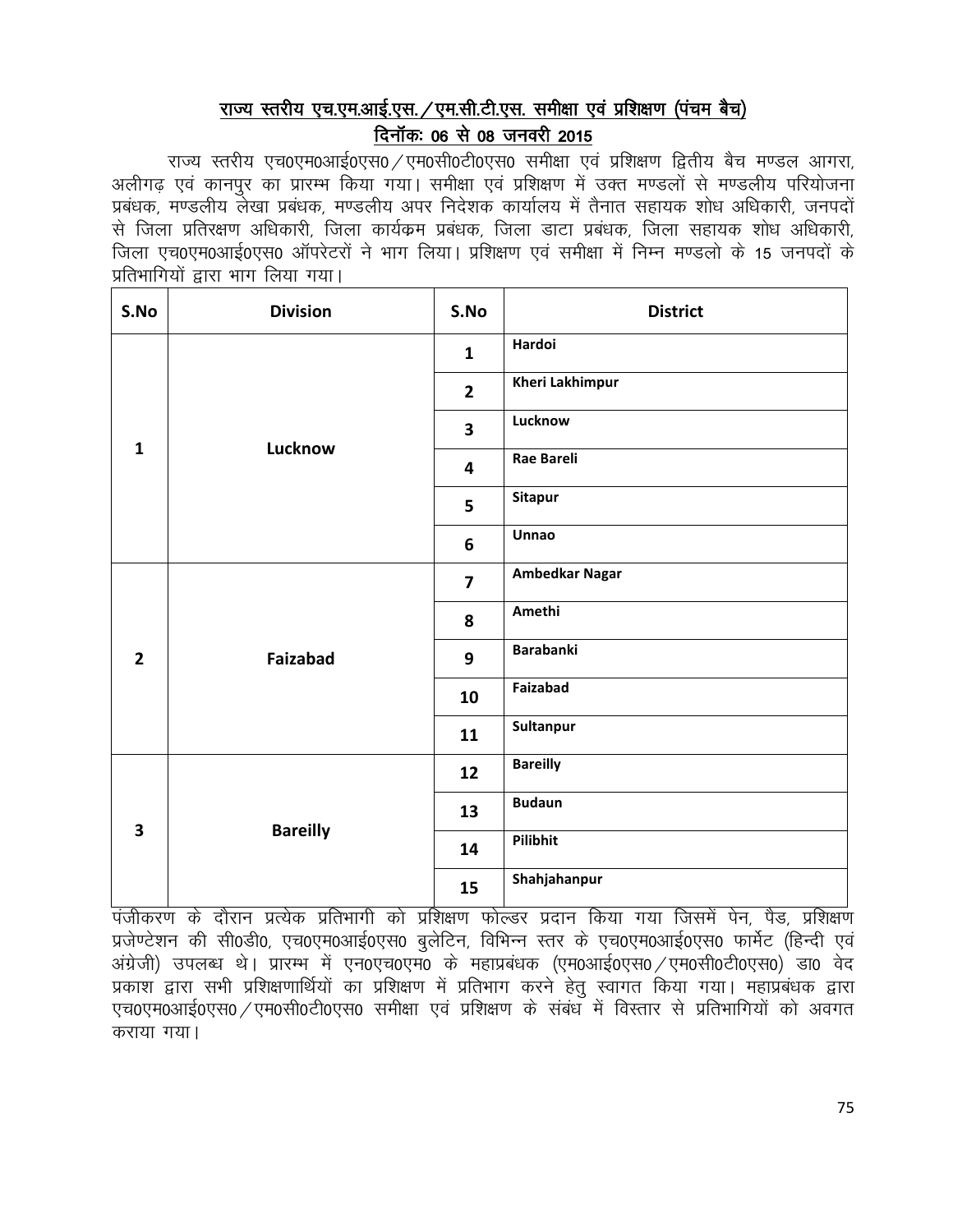

<mark>एच0एम0आई0एस0</mark> पोर्टल पर उपलब्ध ऑकडों की समीक्षा प्रारम्भ की गईं। डाटा एनालिस्ट श्री एस0पी0जायसवाल द्वारा प्रसवपूर्व जॉच, प्रसव, बाल स्वास्थ्य, टीकाकरण, परिवार नियोजन, गंभीर समस्याओं, रोगी सेवाओं पर जनपदवार ऑकडों का प्रस्तुतिकरण किया गया। जनपदवार एच0एम0आई0एस0 मासिक रिपोर्ट में निम्न बिन्दुओं पर माह अक्टूबर 2015 तक उपलब्ध ऑकडों का प्रस्तुतिकरण किया गया।

Data item

Provisional Figures for - 2014-2015 & 2013-2014

| Status As On: 14NOV2014     |          |                                                                                                                               |
|-----------------------------|----------|-------------------------------------------------------------------------------------------------------------------------------|
|                             | 1.1      | Total number of pregnant women Registered for ANC                                                                             |
| <b>M1 [Ante Natal Care</b>  | 1.1.1    | Of which Number registered within first trimester (within 12 weeks)                                                           |
| <b>Services ANC1</b>        | 1.2      | Number of Pregnant women registered under JSY                                                                                 |
|                             | 1.4.1    | Number of pregnant women given TT1 during current pregnancy                                                                   |
|                             | 1.5      | Total number of pregnant women given 100 IFA tablets                                                                          |
|                             | 2.1.1.c  | Total number of deliveries conducted at Home and attended by trained or non-<br>trained SBA (i.e. sum of 2.1.1.a and 2.1.1.b) |
| M2 [Deliveries]             | 2.2      | Deliveries conducted at Public Institutions (Including C-Sections)                                                            |
|                             | 2.2.1    | Out of 2.2, Number discharged under 48 hours of delivery                                                                      |
|                             | 2.2.2.a  | Number of mothers paid JSY Incentive for deliveries conducted at Public<br>Institutions                                       |
|                             | 4.1.1.c  | Total number of male and female live births (4.1.1.a and 4.1.1.b)                                                             |
| M4 [Pregnancy outcome       | 4.1.2    | Number of still births                                                                                                        |
| & weight of new-born]       | 4.2.1    | Number of Newborns weighed at birth                                                                                           |
|                             | 4.3      | Number of Newborns breast fed within 1 hour of birth                                                                          |
|                             | 9.11.1.a | Number of cases of complications following male sterilization                                                                 |
|                             | 9.11.1.b | Number of cases of complications following female sterilization                                                               |
|                             | 9.11.2.a | Number of failures following male sterilization                                                                               |
| <b>M9 [Family Planning]</b> | 9.11.2 b | Number of failures following female sterilization                                                                             |
|                             | 9.11.3.a | Number of deaths following male sterilization                                                                                 |
|                             | 9.11.3.b | Number of deaths following female sterilization                                                                               |
| <b>M10 [CHILD</b>           | 10.1.01  | Number of Infants (0 to 11 months old) received BCG immunisation                                                              |
| IMMUNIZATION]               | 10.1.12  | Number of Infants (0 to 11 months old) received Measles immunisation (First<br>Dose)                                          |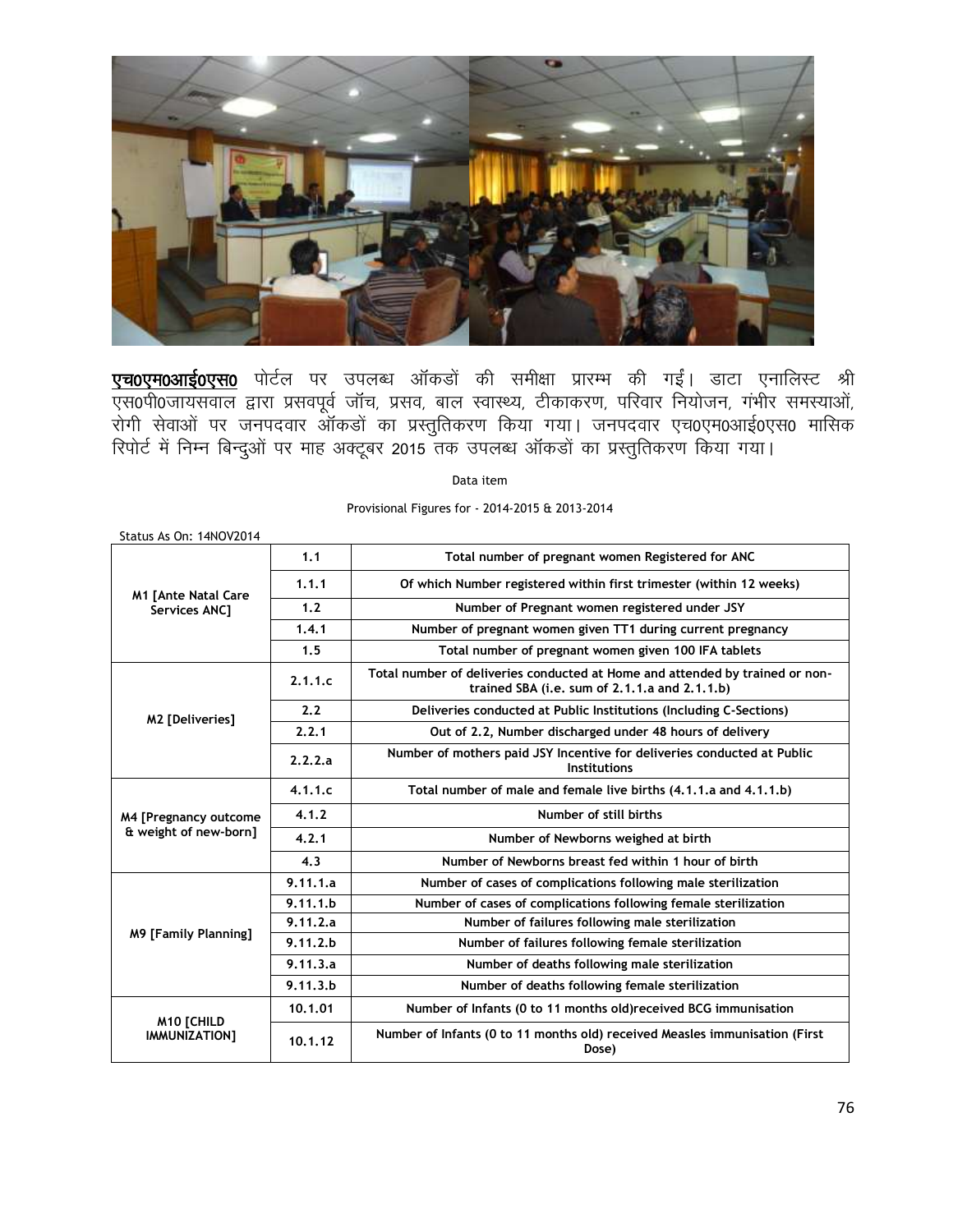|                               | 10.1.13.c | Total number of children (9 to 11 months old) fully immunised<br>(BCG+DPT123/Pentavalent123+OPV123+Measles) during the month (sum of items<br>10.1.13.a and 10.1.13.b) |
|-------------------------------|-----------|------------------------------------------------------------------------------------------------------------------------------------------------------------------------|
|                               | 14.12.1   | <b>OPD attendance (All)</b>                                                                                                                                            |
|                               | 14.13.1   | Number of major operations carried out using general or spinal anaesthesia                                                                                             |
|                               | 14.13.1A  | Out of 14,13,1, Gynecology - Hysterectomy surgeries                                                                                                                    |
| <b>M14 [Patient Services]</b> | 14.13.2   | Number of minor operations carried out without anaesthesia or using local<br>anaesthesia                                                                               |
|                               | 14.14.a   | Number of patients given AYUSH treatment                                                                                                                               |
|                               | 14.14.b   | Number of patients on whom Dental Procedure was conducted                                                                                                              |

उपरोक्त बिन्दुओं में पोर्टल पर ऑकड़ों में भिन्नता निम्न जनपदों में पाई गई जिसे भविष्य में सुधारने के निर्देश दिये गये।

Statistics Division, Ministry of Health & Family Welfare, GOI से आये हुए प्रतिनिधि सुश्री रीतू अरोड़ा द्वारा एच0एम0आई0एस0 पर विस्तार से प्रकाश डालते हुए प्रस्तुतिकरण किया गया। प्रस्तुतिकरण के मुख्य अंश निम्न है।



- 
- **HMIS: Key Features**
- **HMIS: Reporting Formats**
- **Reporting in HMIS**
- **Level of Data Reporting/Uploading in HMIS**
- **Flow of Data in case of Facility Level Reporting**
- **Flow of Data in case of District Level Reporting**
- **Benefits of Facility Based Reporting**
- **Data Quality Checks**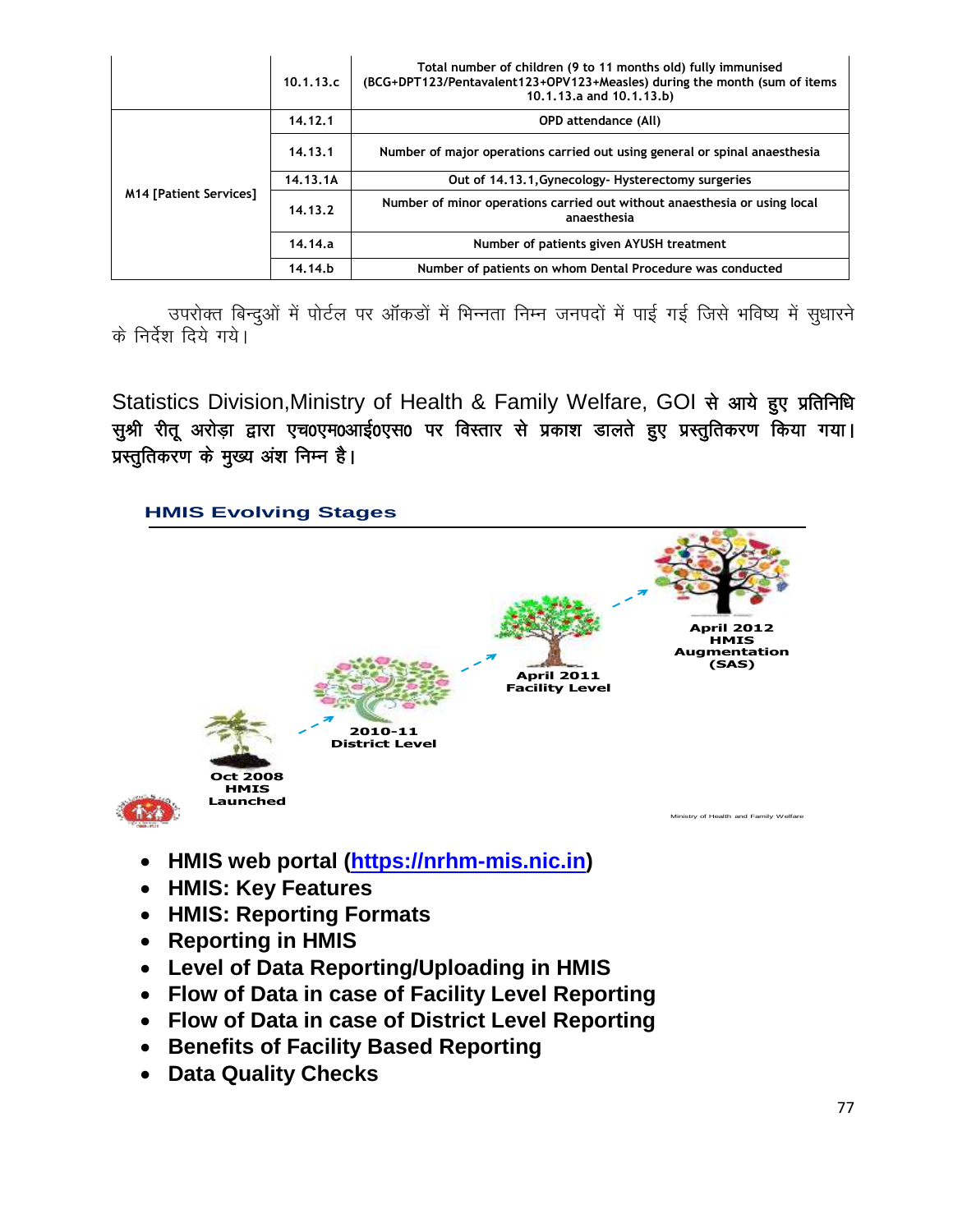- **Validation Alerts**
- **Validation Errors**
- **Outlier & Validation Errors**
- **RCH Performance Report**
- **HMIS Main Reports**
- **Standard Reports**
- **Data Reporting Status**
- **Reporting status :All India across States Reporting status : Districts across Sub Districts/ Facilities, Data Item Wise Report**
- **Drill down Reports, Indicator Wise Report- State level, District Level, Sub district level, facility level,**
- **Analytical report, Factsheets, Scorecards, Live Reports, Data Filled Status Report, Facility Wise Report etc**

#### **Issues Hindering Data Quality**



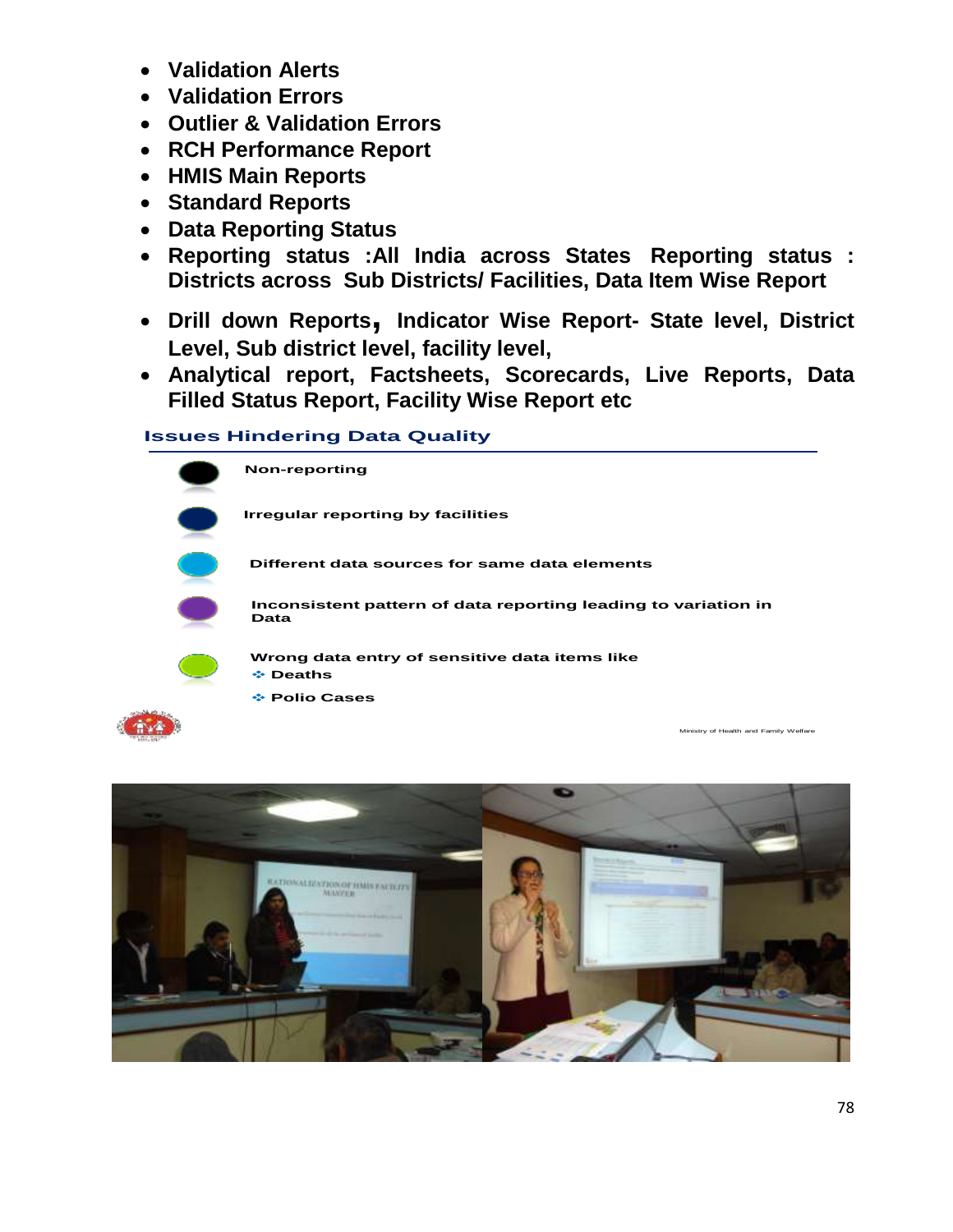तत्पश्चात भारत सरकार, स्वास्थ्य एवं परिवार कल्याण मंत्रालय से आई हुई प्रतिनिधि सुश्री भारती जैन द्वारा एच0एम0आई0एस0 पोर्टल पर उपलब्ध रिपोर्ट एवं किये जाने वाले सुधारों पर प्रस्तुतिकरण के माध्यम से चर्चा की गई। प्रस्तुतिकरण के मूल अंश निम्न हैं:-

#### **Important steps to follow for Smooth and Effective Functioning of HMIS Rationalization of HMIS Facility Master**

- ▶ Complete and Correct hierarchy from State to Facility Level
- $\triangleright$  Correct information for all the attributes of facility

### **MONTHLY DATA REPORTING STATUS (2014-15)**

| <b>Division</b> | <b>District</b>           | <b>Total</b><br><b>Facilities</b>                                                        | <b>Active</b><br><b>Facilities</b> | <b>Apr</b> | <b>May</b> | Jun | Jul        | Aug | <b>Sep</b> | $ $ Oct | <b>Nov</b> |
|-----------------|---------------------------|------------------------------------------------------------------------------------------|------------------------------------|------------|------------|-----|------------|-----|------------|---------|------------|
|                 | <b>Bareilly</b>           | 443                                                                                      | 442                                | 440        | 440        | 441 | 441        | 441 | 442        | 442     | 442        |
|                 | <b>Budaun</b>             | 428                                                                                      | 356                                | 303        | 304        | 303 | 305        | 305 | 305        | 305     | 356        |
|                 | Pilibhit                  | 218                                                                                      | 215                                | 213        | 215        | 214 | 214        | 214 | 214        | 214     | 215        |
| <b>Bareilly</b> | Shahjahanpur              | 347                                                                                      | 345                                | 345        | 345        | 345 | 345        | 345 | 343        | 345     | 339        |
|                 | Ambedkar Nagar            | 344                                                                                      | 308                                | 308        | 308        | 308 | 308        | 308 | 308        | 308     | 308        |
|                 | Barabanki                 | 521                                                                                      | 426                                | 42.5       | 42.5       | 425 | 426        | 426 | 426        | 426     | 426        |
|                 | C S M Nagar               | 393                                                                                      | 258                                | 257        | 257        | 258 | 258        | 258 | 258        | 258     | 258        |
|                 | Faizabad                  | 348                                                                                      | 317                                | 316        | 316        | 317 | 317        | 317 | 317        | 317     | 317        |
|                 | <b>Faizabad Sultanpur</b> | 296                                                                                      | 284                                | 283        | 283        | 283 | 283        | 284 | 284        | 284     | 284        |
|                 | Hardoi                    | 508                                                                                      | 492                                | 492        | 490        | 491 | 493        | 492 | 493        | 492     | 493        |
|                 | Lakhimpur Kheri           | 482                                                                                      | 460                                | 458        | 458        | 459 | 459        | 460 | 460        | 460     | 460        |
|                 | Lucknow                   | 456                                                                                      | 386                                | 375        | 381        | 380 | 385        | 385 | 385        | 384     | 385        |
|                 | <b>Lucknow Rae Bareli</b> | 329                                                                                      | 326                                | 314        | 323        | 323 | 323        | 325 | 325        | 325     | 325        |
|                 | <b>Sitapur</b>            | 512                                                                                      | 493                                | 490        | 492        | 491 | 492        | 492 | 491        | 492     | 492        |
|                 | Unnav                     | 449                                                                                      | 419                                | 406        | 418        | 418 | 418        | 419 | 419        | $-414$  | $-4.18$    |
| Week            |                           |                                                                                          |                                    |            |            |     | MOHFW, GOI |     |            |         |            |
|                 |                           | <b>Source:</b> Standard report - 2014-15, As retrieved on 26 <sup>th</sup> December 2014 |                                    |            |            |     |            |     |            |         |            |

#### **Data Compilation Status**

- □ No Compilation in the month of April, May, June, July, August & September in all Districts of Bareilly Division
- □ District Shahjahanpur Last compilation date is 18 Dec 2014. Out of total 347 facility only 339 facility enterex and 64 facilities compiled.
- District Barabanki, Faizabad**, -** No Compilation in the month of April, May, June, July, August & September in all Districts.
- □ District Sultanpur Last compilation date is 18 Dec 2014. Out of total 296 facility only 284 facility entered and 0 facilities compiled.
- Quarterly State Report is not updated for any of the 3 Quarters.
- Annual Data Entry Status (2014-15)- District Bareilly, Lucknow and Faizabad Annual by state NO reporting and Except Faizabad Annual by district No reporting.
- $\Box$  Infrastructure Reporting (2014-15) No reporting by Bareilly, Lucknow and Faizabad divisions.
- □ ISSUES WITH RMNCH+A INDICATORS were discussed in details.
	- 1- % 1st Trimester registration to Total ANC Registrations
	- 2- % Pregnant women given 100 IFA to Total ANC Registration
	- 3- % MTPs (Public) to Abortions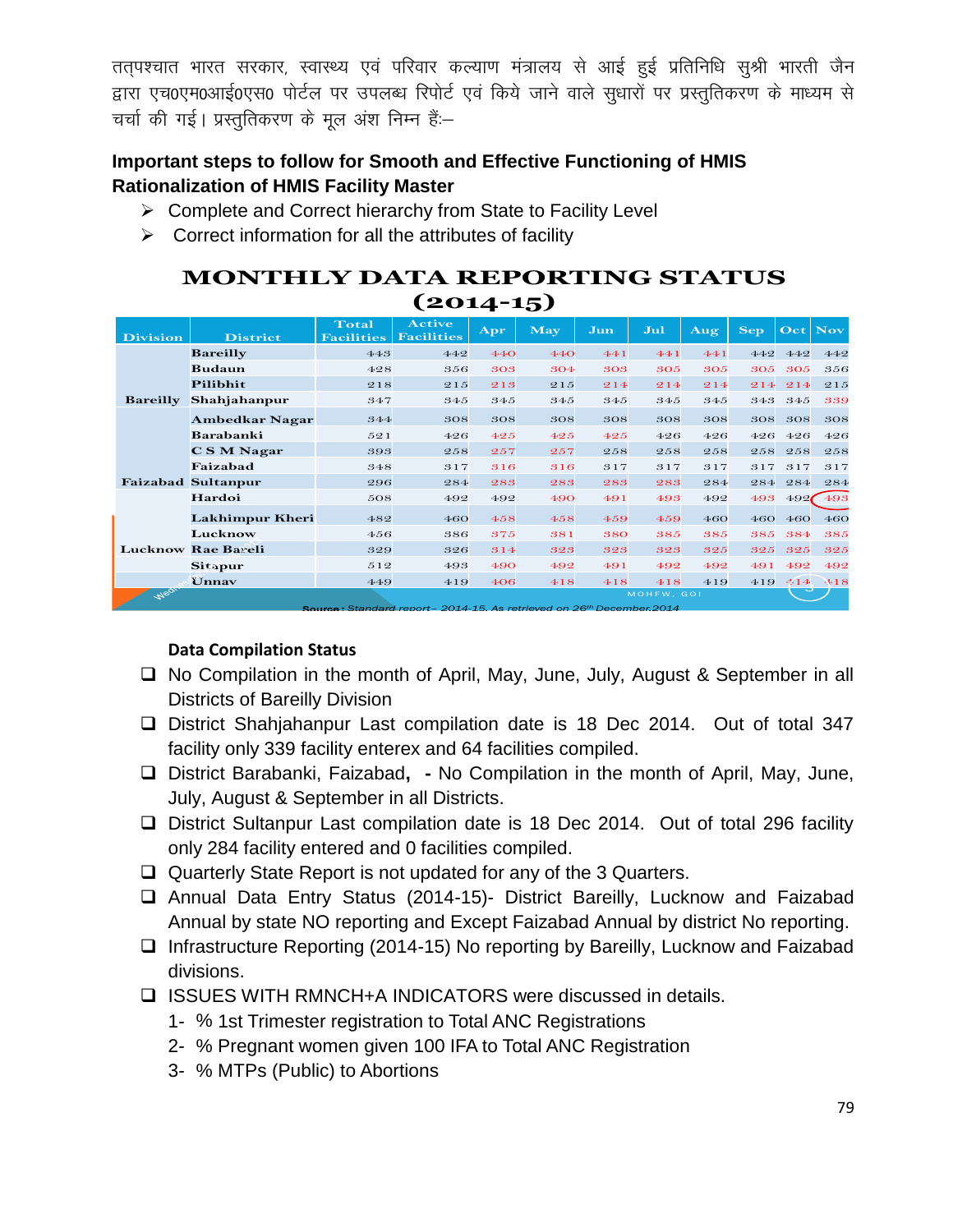- 4- % Total Reported Live Births to Total Deliveries Total Reported
- 5- % Mothers paid JSY Incentive for Delivery at Public institution to Total Public **Deliveries**
- 6- % Female HIV Positive to Total Females Tested
- $\Box$  Non reporting of infant deaths for the year 2014-15 Bareilly, Budaun, Shahjahanpur, Lakhimpur Kheri, Sitapur, Unnao.

### **Major Abnormalities highlighted during workshop**

- $\Box$  NIL Reporting in an Intervention during complete Financial Year.
- $\Box$  Huge Decrease in progress in comparison to performance of last year.
- $\Box$  Presence of Outliers and validations and drill down the outliers upto facility level.
- $\Box$  Usage of MIN MAX and Range Report.

### **Mapping of Urban Facilities**

- $\Box$  All facilities (excluding DH) of the towns having more than 50,000 population should be mapped as "urban" on HMIS portal.
- $\Box$  list of towns alongwith their categories (Census town, municipality, gram panchayat, township, municipal council etc.) and population is given in census website [\(www.censusindia.gov.in\)](http://www.censusindia.gov.in/).
- **Latitude and Longitude- Budaun**, **Pilibhit, Faizabad, Sultanpur, Hardoi, Lucknow, Rae Bareli** has not updated Longitude & latitude.
- Ensure **completion** of GIS coordinates for all the facilities
- Ensure that all GIS coordinates are **within the State as well as District boundaries**
- **Only a few facilities have Bed Count updated. Ensure updation of Bed count in HMIS Facility Master for all facilities**

### **Expectations from the state**

- **1.** Regular and timely data entry by all facilities .
- **2.** Monthly data entered from sub-district users should be forwarded to district level after ensuring data quality.
- **3.** Ensure data quality before compiling the data.
- **4.** Regular data compilation.
- **5.** In case of any discrepancy the district should coordinate with sub districts / facilities for correction.
- **6.** Use available **HMIS reports (Live/Standard)** to monitor the performance of indicators facility wise
- **7.** Use of **MIN-MAX and Range Report** across facilities
- **8. Correction of outliers and validation errors**; drill down upto facility level
- **9.** Focus should be laid on **data quality** as the standard reports are now available in the public domain and also, the HMIS data is used in PIP preparation
- **10. Freezing of the data** for the financial year 2013-14 by 31<sup>st</sup> January, 2015.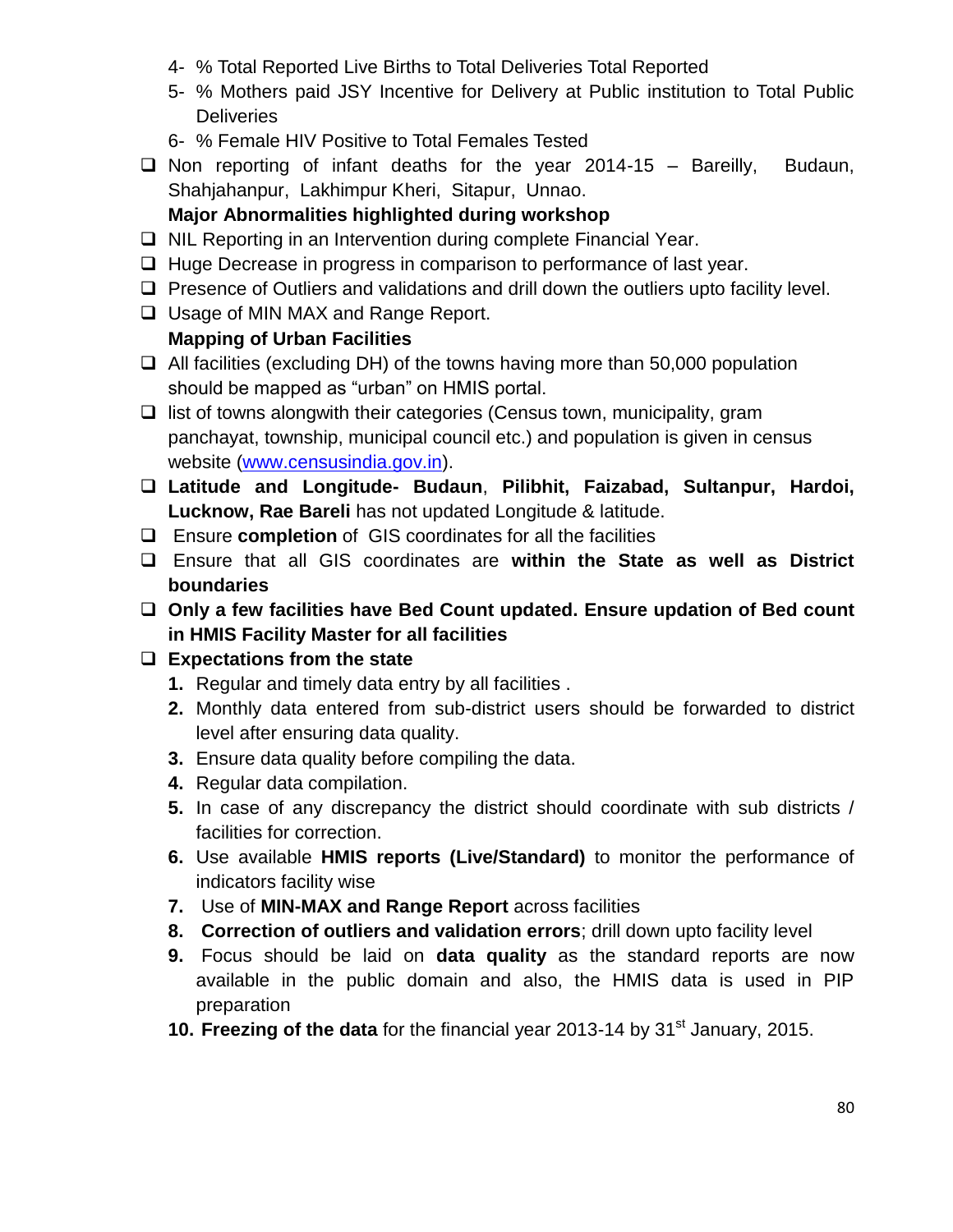**डाटा क्वालिटी आडिटः** सिफसा के श्री कौशल सिंह बिष्ट एवं श्री उमेश चन्द्र पन्त द्वारा इस सत्र में एच0एम0आई0एस0 पोर्टल पर उपलब्ध ऑकड़ों के प्रवाह, उनकी गुणवत्ता, ऑकड़ों का स्रोत, रिकार्ड का रखरखाव पर प्रदेश के पॉच जनपदों यथा बस्ती, वाराणसी, अलीगढ, मुरादाबाद एवं सहारनपुर में 51 इकाईयॉ प्रति जनपद कुल 255 इकाईयों पर किये गये अध्ययन के अनुभवों पर प्रकाश डाला गया। सत्र में निम्न बिन्दुओं पर अनुभवों का आदान प्रदान किया गया –

- 1. एच0एम0आई0एस0 उपकेन्द्र रिपोर्टिंग फार्मेट जो प्रत्येक माह ए0एन0एम0 भर कर ब्लाक इकाई पर जमा करती है, को न तो किसी के द्वारा देखा जा रहा है और न ही विश्लेषण किया जा रहा है।
- 2. स्वास्थ्य इकाईयों यथा सी0एच0सी0 / पी0एच0सी0 में कार्यरत स्टाफ नर्स, फार्मासिस्ट, लैब टेक्निशियन एवं अन्य को एच0एम0आई0एस0 फार्मेट) की जानकारी नही थी।
- 3. फैसीलिटी उपकेन्द्र है या ए0एन0एम0 है, स्पष्ट नही है।
- 4. एम0आई0एस0 रिपोर्ट को मोबाईल, लैण्डलाईन, ई मेल से ऑकडे मंगाकर पूर्ण किया जा रहा है।
- 5. हीमोग्लोबिन की जॉच किन किन इकाईयों पर हो रही हैं। उपकेन्द्र पर जॉच नहीं हो रही है।
- 6. प्रसव का अंकन फैसिलिटीवार भी हो रहा है और क्षेत्रवार भी हो रहा है।
- 7. जितने प्रसव हो रहे है उसके सापेक्ष पुरूष और महिला शिशुओं की संख्या में कई इकाईयों में अन्तर पाया गया।
- 8. अधिकांश इकाईयों पर नवजात शिशु का जन्म 2.5 किलोग्राम पाया गया। वजन नही किया जा रहा है ।
- 9. ए0एन0एम0 से परिवार कल्याण सामग्री की रिपोर्ट ली जा रही है जबकि परिवार कल्याण सामग्री निरोध, ओरल पिल्स आदि आशा को ब्लाक इकाई से सीधे वितरित की जा रही है। आशा द्वारा रिपोर्ट ब्लाक इकाई को सीधे दिया जा रहा है। ब्लाक इकाई सीधे पोर्टल पर रिपोर्ट अपलोड की जा रही है।
- 10. ब्लाक प्रतिरक्षण अधिकारी द्वारा तिथिवार, ए0एन0एम0 वार बुधवार एवं शनिवार टीका वितरण एवं टीकाकरण रिपोर्ट रजिस्टर पर तैयार किया जाता है। ब्लाक डाटा ऑपरेटर द्वारा कम्पयूटर पर प्रतिरक्षण रिपोर्ट तैयार नही की जा रही हैं
- 11. विटामिन ए की रिपोर्ट डोज 1, 5, 9 ए0एन0एम0 द्वारा क्षेत्रवार दी जाती है। किन्तु एम0आई0एस0 रिपोर्ट में फैसिलिटी सी0एच0सी0 पर सीधे चढा दी जा रही है।
- 12. स्वास्थ्य इकाईयों पर आई0वी0 एण्टी बायोटिक, एण्टीहायपरटेंसिव, मैगसल्फ इंजेक्शन, आक्सीटोसीन उपलब्ध एवं उपयोग भी किया जा रहा हैं किन्तू एम0आई0एस0 रिपोर्ट में संख्या अंकित नही की जा रही है।
- 13. एन0एस0वी0 प्रशिक्षित चिकित्सकों को तैनाती नया प्राथमिक स्वास्थ्य केन्द्र पर दर्शायी जा रही है।
- 14. प्रतिरक्षण सत्र नियोजित और आयोजित स्वास्थ्य उपकेन्द्र पर दर्शाया गया है और सामुदायिक स्वास्थ्य केन्द्र पर भी दर्शाया गया हैं
- 15. ब्लाक स्वास्थ्य इकाईयों पर एश्योर्ड एम्बूलेंस सेवा संबंधी ऑकड़े उपलब्ध नही है जबकि सेवाये दी जा रही है।
- 16. डेण्टल प्रोसीजर अधिकांश इकाईयों पर नहीं हो रहे हैं जबकि डेण्टल ओ0पी0डी0 के ऑकड़े डेण्टल प्रोसीजर पर चढाये जा रहे हैं।
- 17. किशोर—किशोरियों को परामर्श सेवायें दी नही जा रही किन्तु ऑकड़े रिपोर्ट में सी0एच0सी0 पर चढाए जा रहे हैं।
- 18. सामुदायिक स्वास्थ्य केन्द्र में लैब में टेस्ट किये जा रहे हैं। किन्तु ऑकडे मासिक रिपोर्ट में परिलक्षित नही हो रहे है।
- 19. ओ0पी0डी0 में नये मरीजों की संख्या दर्शायी जा रही है किन्तु पुराने मरीजों को दवा देने के बावजुद ऑकड़े ओ0पी0डी0 संख्या में शामिल नही किये जा रहे है।
- 20. आयुष विधा की दवायें देखने को नही मिली किन्तू ओ0पी0डी0 संख्या में भारी वृद्वि हो रही है। 255 इकाईयों के ऑकड़ों में भिन्नता निम्न विवरणानुसार देखने को मिली।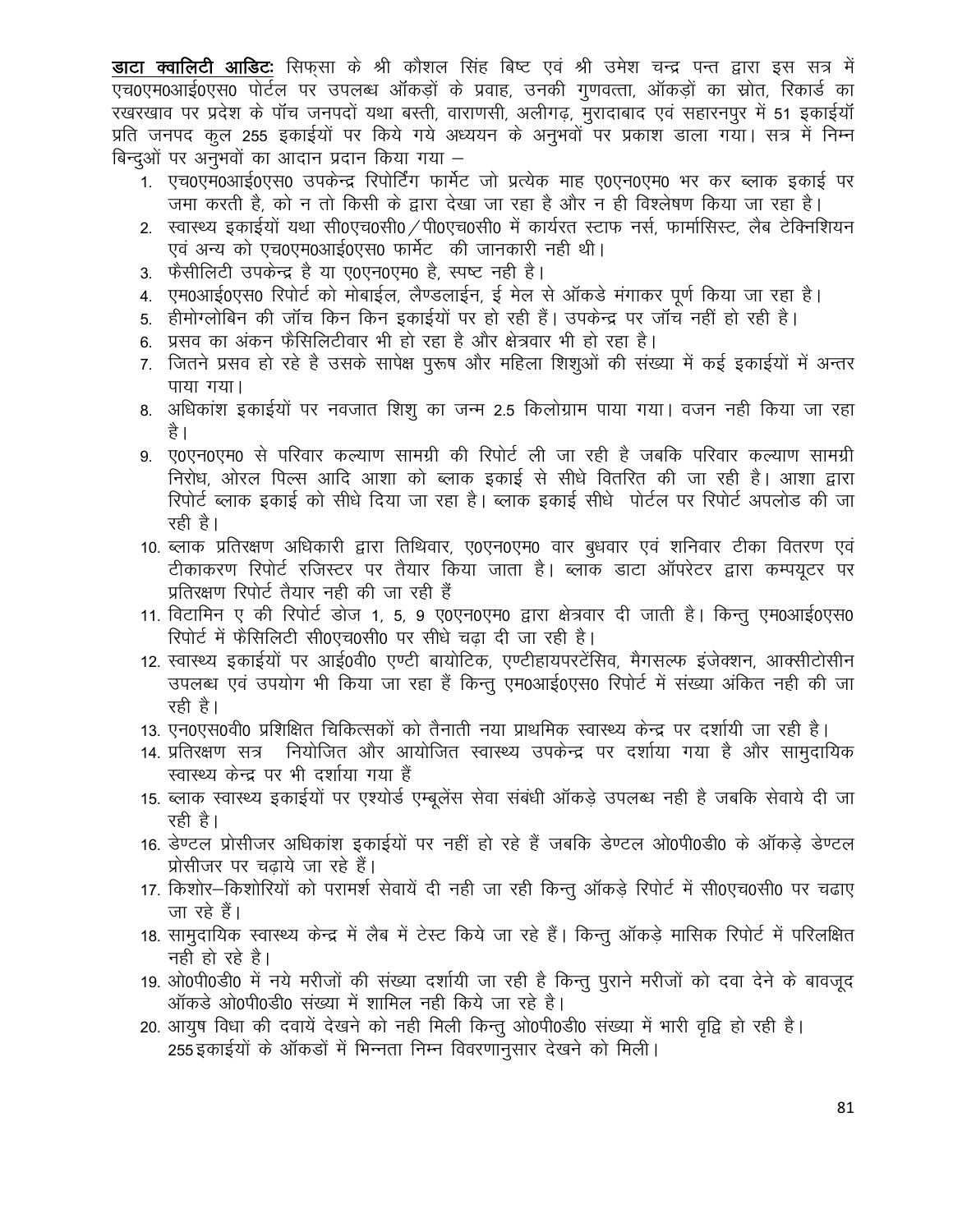

ए0एन0एम0 को एम0आई0एस0 फार्मेट के समस्त डाटा एलीमेंट की जानकारी प्रशिक्षण देकर  $\bullet$ बढाई जा सकती है।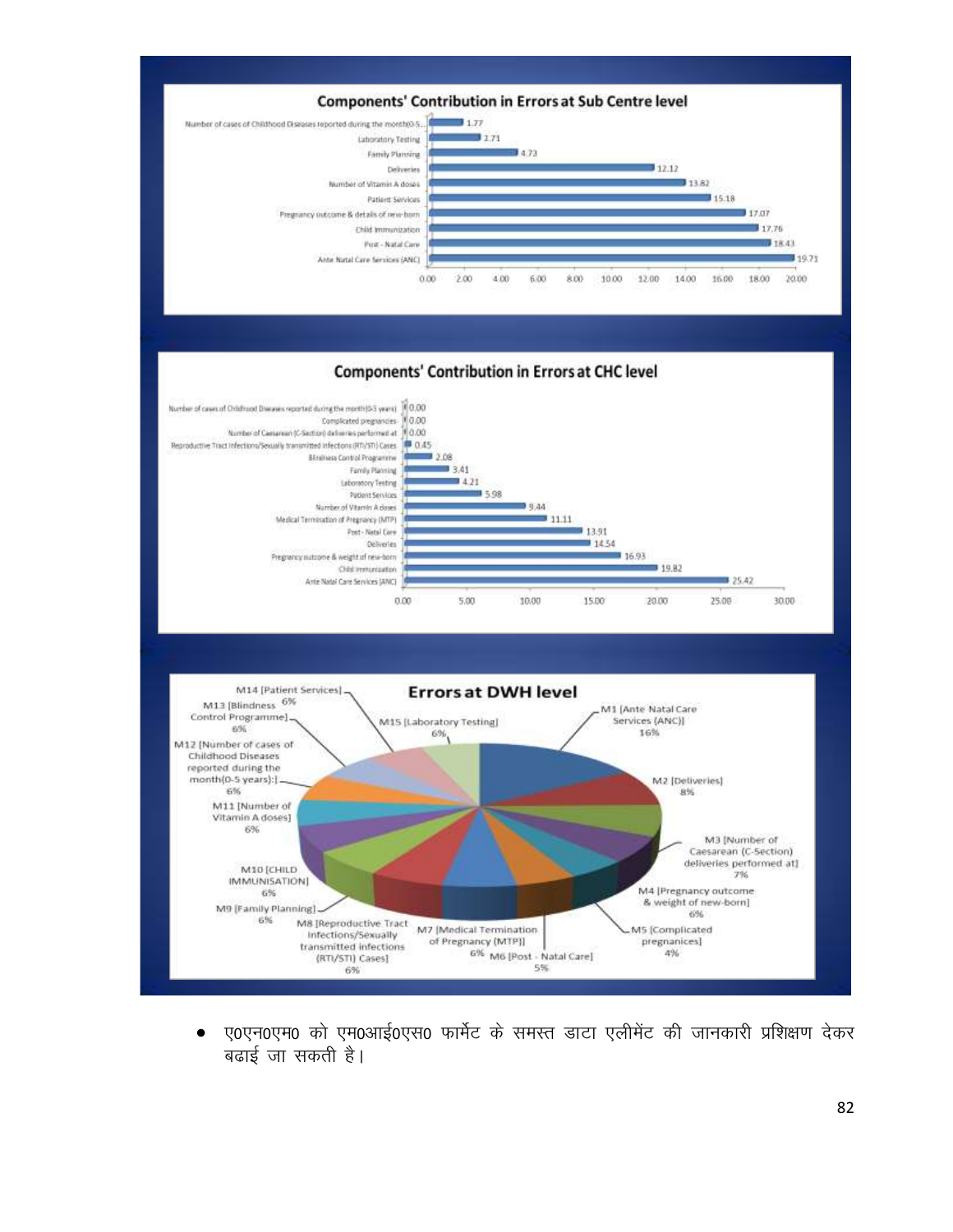- ए0एन0एम0 को प्रत्येक माह रिपोर्टिंग हेतु एम0आई0एस0 फार्मेट पर्याप्त मात्रा में उपलब्ध कराया जाना चाहिए। जिससे समय पर रिपोर्टिंग हो सके।
- स्वास्थ्य उपकेन्द्र की भरी मासिक रिपोर्ट की समीक्षा कर ए0एन0एम0 और ए0आर0ओ0 के हस्ताक्षर अवश्य कराये जायें जिससे रिपोर्ट के ऑकड़ों की पुष्टि ठीक से हो सके।
- समस्त ए0आर0ओ0 की कम्प्यूटर दक्षता बढ़ाई जानी चाहिए।
- बी0पी0एम0य0 में तैनात स्टाफ को एच0एच0आई0एस0 पोर्टल की जानकारी दी जानी चाहिए जिससे संबंधितों की दक्षता बढाई जा सके।



## टेक्निकल सपोर्ट यूनिट उत्तर प्रदेश के द्वारा एच.एम.आई.एस. /एम.सी.टी.एस. की गुणवत्ता में सुधारात्मक कार्य के लिए निम्नानुसार विषयों पर सत्र लिया गया।

- 1. एच.एम.आई.एस. बुलेटिन : टी.एस.यू. टीम द्वारा जिला एवं राज्य स्तर पर समीक्षा के लिए एच.एम. आई.एस. बुलेटिन तैयार किया गया है जिसमें एच.एम.आई.एस. के मातू, शिशू, बाल एवं प्रजनन स्वास्थ्य के मुख्य इंडीकेटर्स को सम्मिलित करके विश्लेषण किया गया जिसका प्रयोग राज्य / जिला / ब्लॉक स्तर पर कार्यक्रम समीक्षा के लिए किया जाना है। टी.एस.यु. टीम द्वारा प्रजेंटेशन के माध्यम से जनपदवार HMIS बुलेटिन को प्रदर्शित किया गया एवं इसके आधार पर ब्लॉकवार मुख्य कार्यक्रमों के गैप को प्रतिभागियों से शेयर कर विस्तृत चर्चा भी की गई तथा एच.एम. आई.एस. बुलेटिन को अपडेट कर मण्डलीय स्तर के प्रशिक्षण में समीक्षा के लिए प्रयोग किये जाने के लिए निर्देशित किया गया। Handholding सत्र के दौरान एच.एम.आई.एस. बुलेटिन को तैयार करने के लिए टी.एस.यू. टीम द्वारा बनाये गये टूल पर चर्चा की गई तथा प्रतिभागियों द्वारा इसको अपडेट करने के तरीके पर भी चर्चा की गई।
- 2. एच.एम.आई.एस. डैशबोर्ड : भारत सरकार द्वारा RMNCH+A कार्यक्रम की समीक्षा HMIS डैशबोर्ड पर किये जाने के लिए निर्देशित किया गया है। राज्य स्तर पर यह कार्य टी.एस.यू. के द्वारा किया जाता है परन्तू टी.एस.यू. द्वारा समस्त 75 जनपदों के लिए टूल तैयार किया गया है। उक्त टूल एवं इसके बनाने की विधि पर प्रशिक्षण के दौरान प्रतिभागियों को प्रशिक्षित किया गया एवं उक्त टूल को पतिभागियों को शेयर भी किया गया।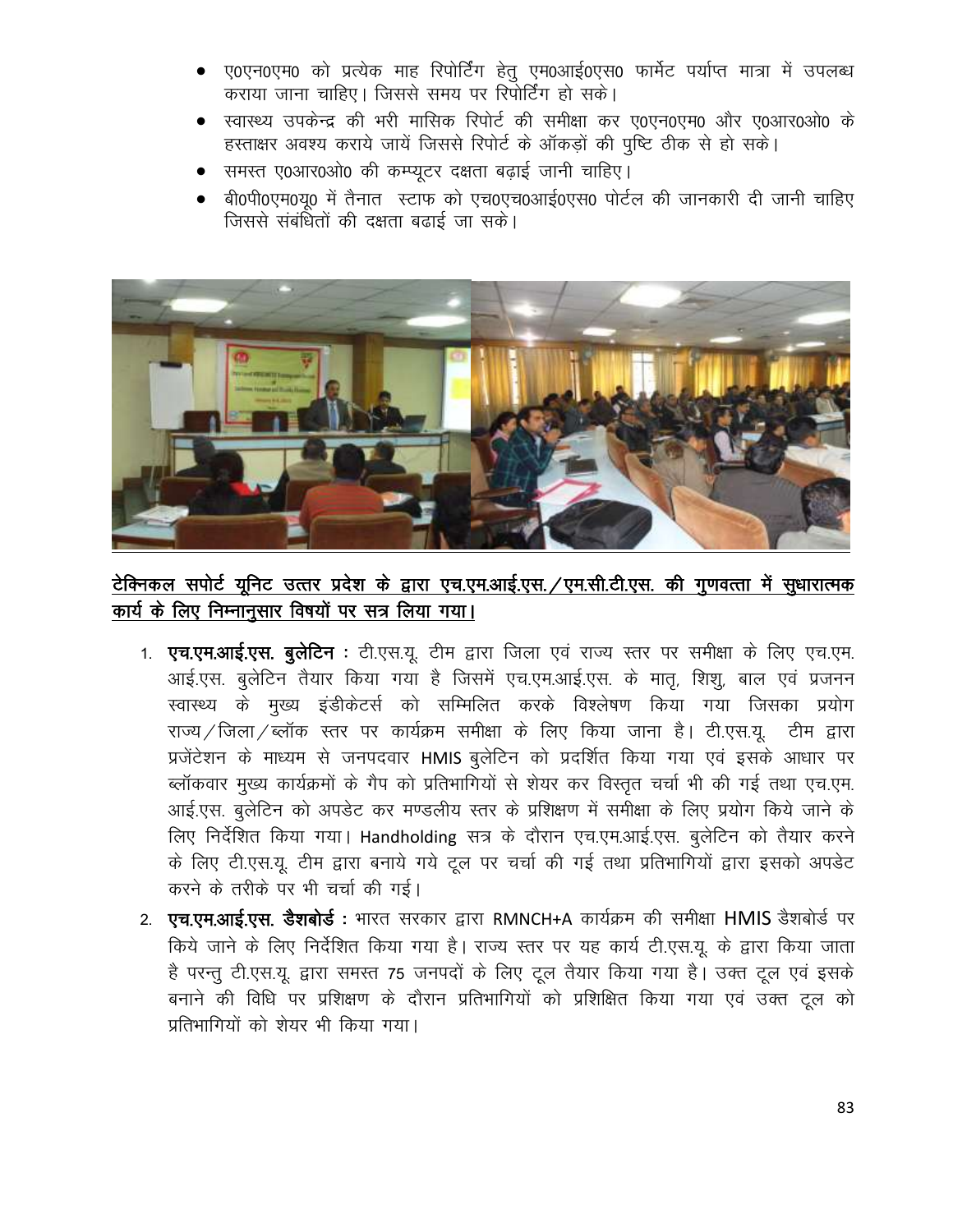HMIS बुलेटिन, डैशबोर्ड, सुक्षेमा एच.एम.आई.एस. एनालिसिस सॉफ्टवेयर, वेलिडेशन एवं Supportive Supervision Checklist के समस्त टूल को टी.एस.यू. टीम द्वारा सभी प्रतिभागियों को CD के माध्यम से वितरित किया गया ताकि उनके द्वारा भविष्य में मासिक आधार पर इनका प्रयोग किया जा सके।

### द्वितीय दिवसः सर्वप्रथम प्रथम दिवस के विषयों का रि—कैप सत्र किया गया। तत्पश्चात एम0सी0टी0एस0 पोर्टल पर उपलब्ध ऑकड़ों की मण्डलवार, जनपदवार समीक्षा प्रारम्भ की गई।

समस्त प्रस्तुतिकरण दिनॉक 02 दिसम्बर 2014 (नवम्बर माह तक) के पोर्टल पर उपलब्ध ऑकड़ों पर आधारित तैयार किये गये थे। श्री आशीष मौर्या, डाटा एनालिस्ट द्वारा समीक्षा निम्न बिन्दुवार की गई।

गर्भवती माता के पंजीकरण की स्थिति :- लखनऊ मण्डल, फैजाबाद मण्डल एवं बरेली मण्डल के सभी जनपदों में गर्भवती माताओं के वार्षिक लक्ष्य, गर्भवती माताओं का पंजीकरण, पंजीकरण प्रतिशत एवं प्रदेश में उनकी स्थिति पर चर्चा निम्न विवरणानुसार की गई।

| <b>Division</b> | <b>District Name</b>   | <b>Mother</b><br>Yearly<br><b>Target</b> | <b>Mother</b><br><b>Target till</b><br><b>Nov-14</b> | <b>Mother</b><br>registered<br>as on<br>2-Dec-2014 | <b>Mother</b><br>Registrati<br>on % | <b>Position</b><br>in Mother<br>Registrati<br>on |
|-----------------|------------------------|------------------------------------------|------------------------------------------------------|----------------------------------------------------|-------------------------------------|--------------------------------------------------|
|                 | Hardoi                 | 131491                                   | 87660                                                | 55,578                                             | 63.40                               | 22                                               |
|                 | <b>Kheri Lakhimpur</b> | 128992                                   | 85995                                                | 57,481                                             | 66.84                               | 18                                               |
|                 | Lucknow                | 147466                                   | 98311                                                | 26,696                                             | 27.15                               | 72                                               |
| Lucknow         | <b>Rae Bareli</b>      | 78309                                    | 52206                                                | 28,450                                             | 54.50                               | 42                                               |
|                 | <b>Sitapur</b>         | 143802                                   | 95868                                                | 68,723                                             | 71.69                               | 5                                                |
|                 | Unnao                  | 99970                                    | 66647                                                | 44,953                                             | 67.45                               | 16                                               |
|                 | <b>Ambedkar Nagar</b>  | 77091                                    | 51394                                                | 30,826                                             | 59.98                               | 26                                               |
|                 | Amethi                 | 73585                                    | 49057                                                | 31,727                                             | 64.67                               | 21                                               |
| <b>Faizabad</b> | <b>Barabanki</b>       | 104707                                   | 69804                                                | 50,783                                             | 72.75                               | $\overline{3}$                                   |
|                 | Faizabad               | 79330                                    | 52886                                                | 26,408                                             | 49.93                               | 55                                               |
|                 | Sultanpur              | 79239                                    | 52826                                                | 27,946                                             | 52.90                               | 45                                               |
|                 | <b>Bareilly</b>        | 143509                                   | 95673                                                | 56,919                                             | 59.49                               | 27                                               |
|                 | <b>Budaun</b>          | 119322                                   | 79548                                                | 36,474                                             | 45.85                               | 62                                               |
| <b>Bareilly</b> | Pilibhit               | 65473                                    | 43649                                                | 26,428                                             | 60.55                               | 25                                               |
|                 | Shahjahanpur           | 96492                                    | 64328                                                | 34,883                                             | 54.23                               | 43                                               |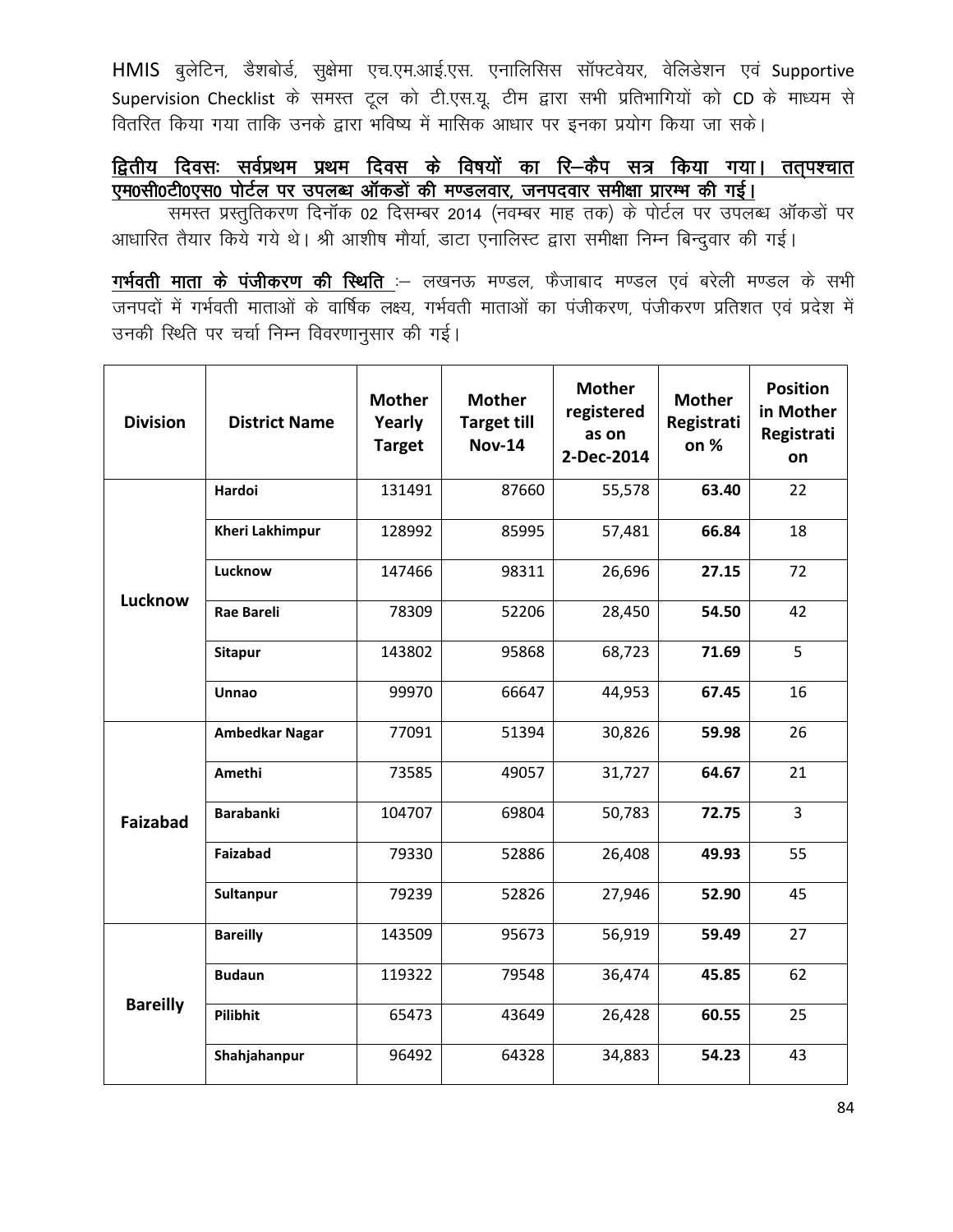| <b>Division</b> | <b>District Name</b> | <b>Mother</b><br>Yearly<br><b>Target</b> | <b>Mother</b><br><b>Target till</b><br><b>Nov-14</b> | <b>Mother</b><br>registered<br>as on<br>2-Dec-2014 | <b>Mother</b><br>Registrati<br>on % | <b>Position</b><br>in Mother<br>Registrati<br><b>on</b> |
|-----------------|----------------------|------------------------------------------|------------------------------------------------------|----------------------------------------------------|-------------------------------------|---------------------------------------------------------|
|                 |                      | 54.56%                                   |                                                      |                                                    |                                     |                                                         |

गर्भवती माता के रजिस्ट्रेशन के कार्य को शत प्रतिशत पूर्ण करने से जुडे बिन्दुओं पर चर्चा की गयी एवं जनपद की माहवार स्थिति को जानने के लिये एम.सी.टी.एस पोर्टल पर Scheduled Report सेक्शन की R. District wise month wise data entry रिपोर्ट के बारे में जानकारी दी गई। गर्भवती माता के राज्य पंजीकरण औसत 54.56 प्रतिशत से कम पंजीकरण की स्थिति पर जनपद लखनऊ, फैजाबाद, सुल्तानपुर एवं बदायू को माह फरवरी 2015 तक सुधार करने के निर्देश दिये गये।

बच्चो का पंजीकरण :- ततपश्चात शिशुओं के जनपदवार लक्ष्य एवं पंजीकरण की स्थिति एवं प्रतिशत पर चर्चा की गई। जनपदवार विवरण निम्न है।

| <b>District Name</b>   | <b>Child Yearly</b><br><b>Target</b> | <b>Child</b><br><b>Target till</b><br><b>Nov-14</b> | <b>Child</b><br><b>Registered</b><br>as on 2-Dec-<br>2014 | <b>Child</b><br><b>Registration</b><br>℅ | <b>Position in</b><br><b>Child</b><br>Registration |
|------------------------|--------------------------------------|-----------------------------------------------------|-----------------------------------------------------------|------------------------------------------|----------------------------------------------------|
| Hardoi                 | 113202                               | 75468                                               | 39015                                                     | 51.70                                    | 24                                                 |
| <b>Kheri Lakhimpur</b> | 111051                               | 74034                                               | 45951                                                     | 62.07                                    | 8                                                  |
| Lucknow                | 126956                               | 84637                                               | 14493                                                     | 17.12                                    | 74                                                 |
| <b>Rae Bareli</b>      | 67417                                | 44945                                               | 17939                                                     | 39.91                                    | 43                                                 |
| <b>Sitapur</b>         | 123801                               | 82534                                               | 50047                                                     | 60.64                                    | 11                                                 |
| Unnao                  | 86066                                | 57377                                               | 31074                                                     | 54.16                                    | 20                                                 |
| <b>Ambedkar Nagar</b>  | 66369                                | 44246                                               | 24093                                                     | 54.45                                    | 19                                                 |
| Amethi                 | 63437                                | 42291                                               | 21561                                                     | 50.98                                    | 26                                                 |
| <b>Barabanki</b>       | 90144                                | 60096                                               | 29185                                                     | 48.56                                    | 29                                                 |
| Faizabad               | 68296                                | 45531                                               | 10613                                                     | 23.31                                    | 73                                                 |
| Sultanpur              | 68217                                | 45478                                               | 23515                                                     | 51.71                                    | 23                                                 |
| <b>Bareilly</b>        | 123549                               | 82366                                               | 51135                                                     | 62.08                                    | $\overline{7}$                                     |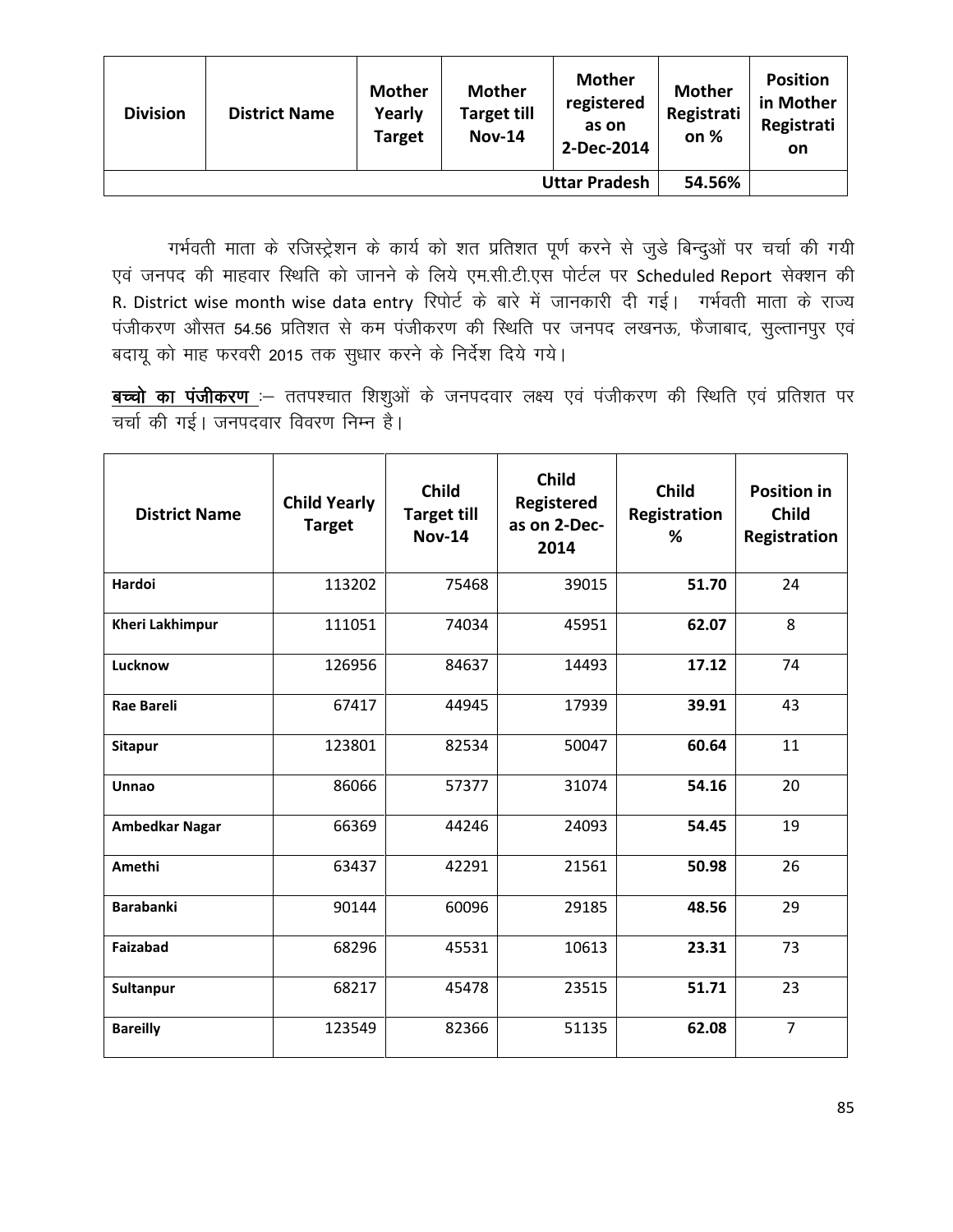| <b>District Name</b> | <b>Child Yearly</b><br><b>Target</b> | <b>Child</b><br><b>Target till</b><br><b>Nov-14</b> | <b>Child</b><br><b>Registered</b><br>as on 2-Dec-<br>2014 | <b>Child</b><br>Registration<br>% | <b>Position in</b><br><b>Child</b><br>Registration |
|----------------------|--------------------------------------|-----------------------------------------------------|-----------------------------------------------------------|-----------------------------------|----------------------------------------------------|
| <b>Budaun</b>        | 88329                                | 58886                                               | 19476                                                     | 33.07                             | 59                                                 |
| Pilibhit             | 56367                                | 37578                                               | 21212                                                     | 56.45                             | 15                                                 |
| Shahjahanpur         | 83071                                | 55381                                               | 24232                                                     | 43.76                             | 37                                                 |
|                      | 43.80%                               |                                                     |                                                           |                                   |                                                    |

शिशुओं के पंजीकरण को पोर्टल पर शत प्रतिशत करने के लिए आ रही बाधाओं पर विस्तार से चर्चा की गई। साथ ही समस्त प्रतिभागियों को जनपदवार माहवार अपने जनपद की स्थिति को जानने के लिए पोर्टल के Scheduled Report सेक्शन की R. District wise month wise data entry रिपोर्ट को प्रदर्शित कर जानकारी दी गई। शिशुओं के राज्य पंजीकरण औसत 43.80 प्रतिशत से कम पंजीकरण की स्थिति पर जनपद लखनऊ, रायबरेली, फैजाबाद, बदायू को माह फरवरी 2015 तक सुधार करने के निर्देश दिये गये।

गर्भवती माता के अनुसरण हेतु उनकी 4 ए.एन.सी सेवाओं एवं डिलीवरी स्थिति :- समीक्षा में जिलेवार गर्भवती माताओं के रजिस्ट्रेशन के सापेक्ष दी जाने वाली 4 ए.एन.सी. सेंवाओं एवं टी0टी0 तथा आई.एफ.ए. टैबलेट की स्थिति पर चर्चा की गयी जो की निम्न है।

| <b>District Name</b>   | <b>Mother</b><br>register<br>ed as on<br>2-Dec-<br>2014 | Any<br>three<br><b>ANCs</b> | Any<br>three<br>ANC% | All<br><b>ANCs</b> | All<br>ANCs % | Total<br><b>Deliveries</b><br>Reported | <b>Delivery</b><br>Due But<br><b>Not</b><br>Reported |
|------------------------|---------------------------------------------------------|-----------------------------|----------------------|--------------------|---------------|----------------------------------------|------------------------------------------------------|
| Hardoi                 | 55,578                                                  | 5002                        | 9.00                 | 1584               | 2.85          | 1,527                                  | 28,063                                               |
| <b>Kheri Lakhimpur</b> | 57,481                                                  | 1523                        | 2.65                 | 35                 | 0.06          | 751                                    | 28,698                                               |
| Lucknow                | 26,696                                                  | 1919                        | 7.19                 | 1008               | 3.78          | 77                                     | 12,024                                               |
| <b>Rae Bareli</b>      | 28,450                                                  | 940                         | 3.30                 | 42                 | 0.15          | 148                                    | 15,010                                               |
| <b>Sitapur</b>         | 68,723                                                  | 6853                        | 9.97                 | 1065               | 1.55          | 395                                    | 34,705                                               |
| <b>Unnao</b>           | 44,953                                                  | 2880                        | 6.41                 | 107                | 0.24          | 651                                    | 23,351                                               |
| <b>Ambedkar Nagar</b>  | 30,826                                                  | 6585                        | 21.36                | 2090               | 6.78          | 6585                                   | 21.36                                                |
| Amethi                 | 31,727                                                  | 962                         | 3.03                 | 52                 | 0.16          | 962                                    | 3.03                                                 |
| <b>Barabanki</b>       | 50,783                                                  | 1840                        | 3.62                 | 3                  | 0.01          | 1840                                   | 3.62                                                 |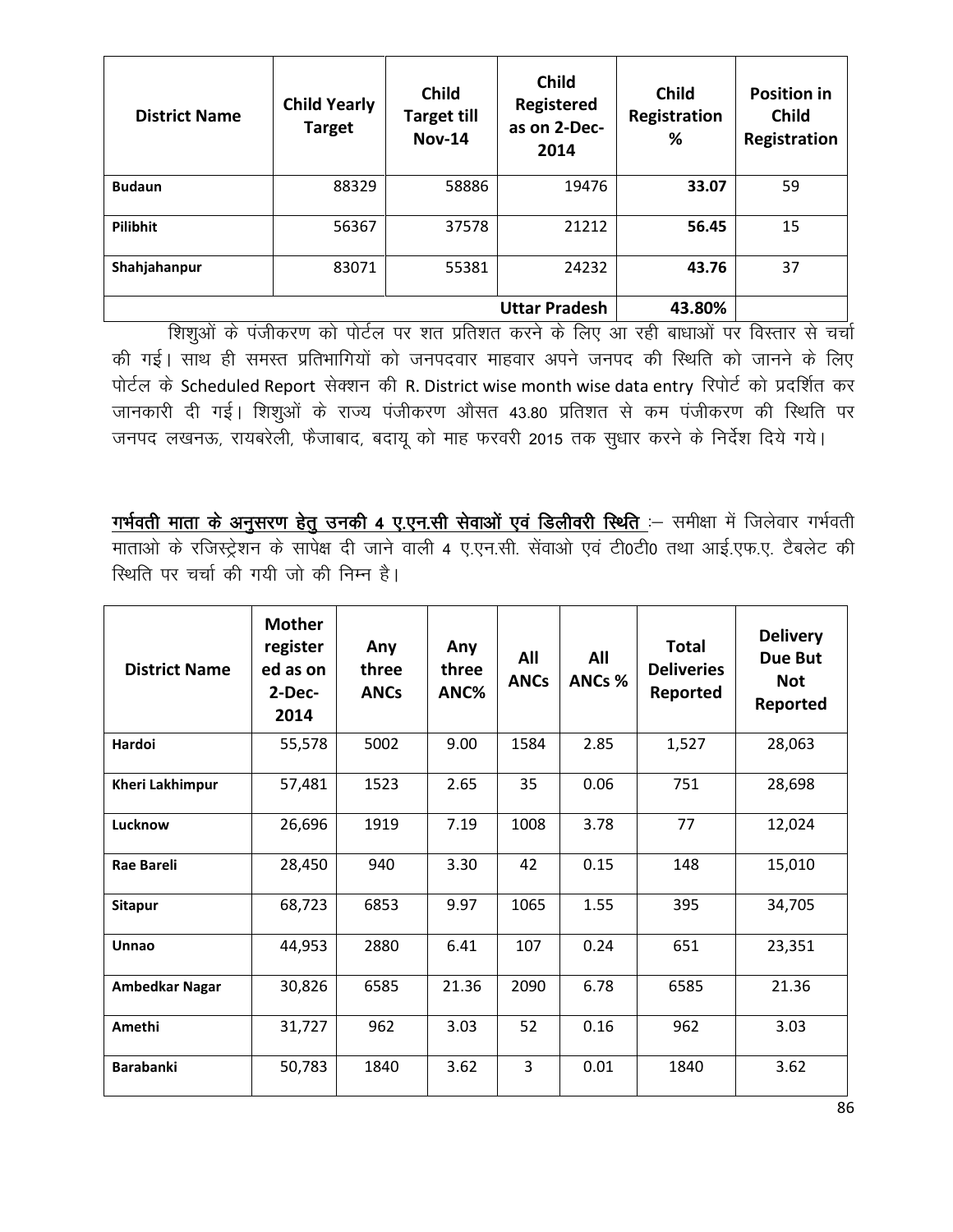| <b>District Name</b> | <b>Mother</b><br>register<br>ed as on<br>$2-Dec-$<br>2014 | Any<br>three<br><b>ANCs</b> | Any<br>three<br>ANC% | All<br><b>ANCs</b> | All<br>ANCs % | <b>Total</b><br><b>Deliveries</b><br>Reported | <b>Delivery</b><br>Due But<br><b>Not</b><br>Reported |
|----------------------|-----------------------------------------------------------|-----------------------------|----------------------|--------------------|---------------|-----------------------------------------------|------------------------------------------------------|
| Faizabad             | 26,408                                                    | 2184                        | 8.27                 | 447                | 1.69          | 2184                                          | 8.27                                                 |
| Sultanpur            | 27,946                                                    | 1240                        | 4.44                 | 58                 | 0.21          | 1240                                          | 4.44                                                 |
| <b>Bareilly</b>      | 56,919                                                    | 2281                        | 4.01                 | 416                | 0.73          | 94                                            | 19,253                                               |
| <b>Budaun</b>        | 36,474                                                    | 333                         | 0.91                 | 43                 | 0.12          | 341                                           | 20,949                                               |
| Pilibhit             | 26,428                                                    | 7879                        | 29.81                | 1762               | 6.67          | 807                                           | 10,917                                               |
| Shahjahanpur         | 34,883                                                    | 2354                        | 6.75                 | 3                  | 0.01          | 702                                           | 18,133                                               |
| <b>Uttar Pradesh</b> |                                                           |                             | 7.16%                |                    | 1.23%         |                                               |                                                      |

गर्भवती माताओं हेतू चार ए.एन.सी. सेवाओं, टी0टी0, आयरन की गोली एवं कराये गये प्रसव की स्थिति पर चर्चा की गई। जनपदवार उक्त रिपोर्ट को पोर्टल पर देखने हेतु जनपद स्तर, ब्लाक स्तर, उपकेन्द्र रतर के Dashboard को प्रदर्शित किया गया। साथ ही पोर्टल पर Dashboard सेक्शन की D. Mother Factsheet रिपोर्ट एवं B. Mother Service Details के ग्राफ का लाईव प्रदर्शन किया गया।

सभी जनपदों को निर्देशित किया गया कि माह फरवरी 2015 तक प्रसव पूर्व सेवा, प्रसव की सूचना एम0सी0टी0एस0 रजिस्टर में आशाओं के माध्यम से दर्ज कराना सुनिश्चित करें। इस हेतु प्रत्येक ए0एन0एम0 को प्रत्येक टीकाकरण दिवस पर गॉव में पंजीकृत गर्भवती माताओं, दध पिलाने वाली माताओं, प्रसता माताओं द्वारा ली गई सेवाओं का विवरण एम0सी0टी0एस0 रजिस्टर में दर्ज कराने के निर्देश जनपद स्तर से दिये जाने के निर्देश दिये गये। साथ ही गॉव में टीकाकरण सेवा प्राप्त किये शिशुओं की जानकारी भी सत्र के उपरान्त आशाओं के साथ गृह भ्रमण कर प्राप्त कर एम0सी0टी0एस0 रजिस्टर में दर्ज कराने के निर्देश दिये गये।

बच्चो के अनुसरण हेतु उनके टीकाकरण एवं पूर्ण प्रतिरक्षण की स्थिति :- समीक्षा में जिलेवार बच्चो के रजिस्ट्रेशन के सापेक्ष उनको दिये गये टीकाकरण एवं जिलो में पूर्ण प्रतिरक्षण की स्थिति पर चर्चा की गयी।  $\theta$ विवरण निम्न है।

| <b>Division</b> | <b>District</b>        | <b>Child</b><br><b>Registered as</b><br>on 2-Dec-2014 | <b>Fully Immunized</b> | <b>Fully</b><br>Immunized% |
|-----------------|------------------------|-------------------------------------------------------|------------------------|----------------------------|
|                 | Hardoi                 | 39015                                                 | 78                     | 0.20                       |
| Lucknow         | <b>Kheri Lakhimpur</b> | 45951                                                 | 70                     | 0.15                       |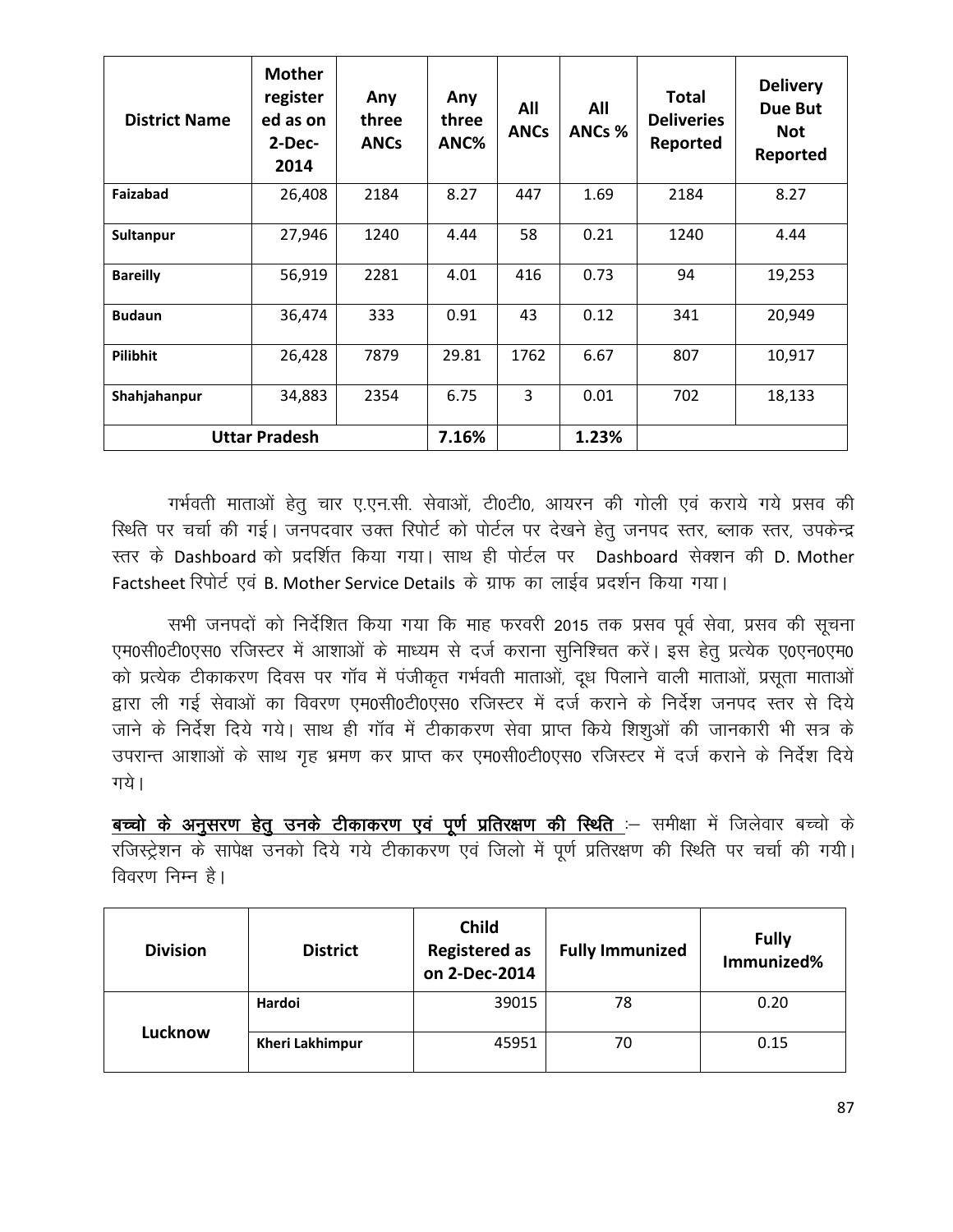| <b>Division</b> | <b>District</b>       | <b>Child</b><br><b>Registered as</b><br>on 2-Dec-2014 | <b>Fully Immunized</b> | <b>Fully</b><br>Immunized% |
|-----------------|-----------------------|-------------------------------------------------------|------------------------|----------------------------|
|                 | Lucknow               | 14493                                                 | $\overline{2}$         | 0.01                       |
|                 | <b>Rae Bareli</b>     | 17939                                                 | 48                     | 0.27                       |
|                 | <b>Sitapur</b>        | 50047                                                 | 1124                   | 2.25                       |
|                 | Unnao                 | 31074                                                 | 35                     | 0.11                       |
|                 | <b>Ambedkar Nagar</b> | 24093                                                 | 195                    | 0.81                       |
|                 | Amethi                | 21561                                                 | 10                     | 0.05                       |
| <b>Faizabad</b> | <b>Barabanki</b>      | 29185                                                 | 128                    | 0.44                       |
|                 | Faizabad              | 10613                                                 | $\overline{2}$         | 0.02                       |
|                 | Sultanpur             | 23515                                                 | 330                    | 1.40                       |
|                 | <b>Bareilly</b>       | 51135                                                 | 30                     | 0.06                       |
|                 | <b>Budaun</b>         | 19476                                                 | $\mathbf{1}$           | 0.01                       |
| <b>Bareilly</b> | Pilibhit              | 21212                                                 | 34                     | 0.16                       |
|                 | Shahjahanpur          | 24232                                                 | 10                     | 0.04                       |
|                 | 0.32%                 |                                                       |                        |                            |

जनपदवार पूर्ण प्रतिरक्षित शिशुओं की सूचना का प्रदर्शन किया गया। जनपद, ब्लाक एवं उपकेन्द्र स्तर की पूर्ण प्रतिरक्षित शिशुओं की स्थिति को पोर्टल पर Dashboard सेक्शन से जानने के लिये I. Child Factsheet रिपोर्ट एवं ग्राफ के रूप् में देखने के लिए Dashboard सेक्शन की G. Infant Service Details रिपोर्ट के बारे में जानकारी दी गई एवं लाईव रिपोर्ट दिखाई गई।

सभी जनपदों को यथाशीध्र ए0एन0एम0 आशा के माध्यम से टीकाकरण सत्रवार एम0सी0टी0एस0 रजिस्टर को पूर्ण करने हेतु निर्देशित किया गया।

मातृ मृत्यु दर एवं शिशु मृत्यु दर में कमी लाने के लिये गर्भवती माता के खून की जॉच एवं बच्चो का जन्म <u>के समय सही वजन की स्थिति</u> :-जनपदवार गर्भवती माता के खून की जॉंच एवं बच्चो के जन्म के समय वजन की स्थिति को दर्शा कर चर्चा की गयी।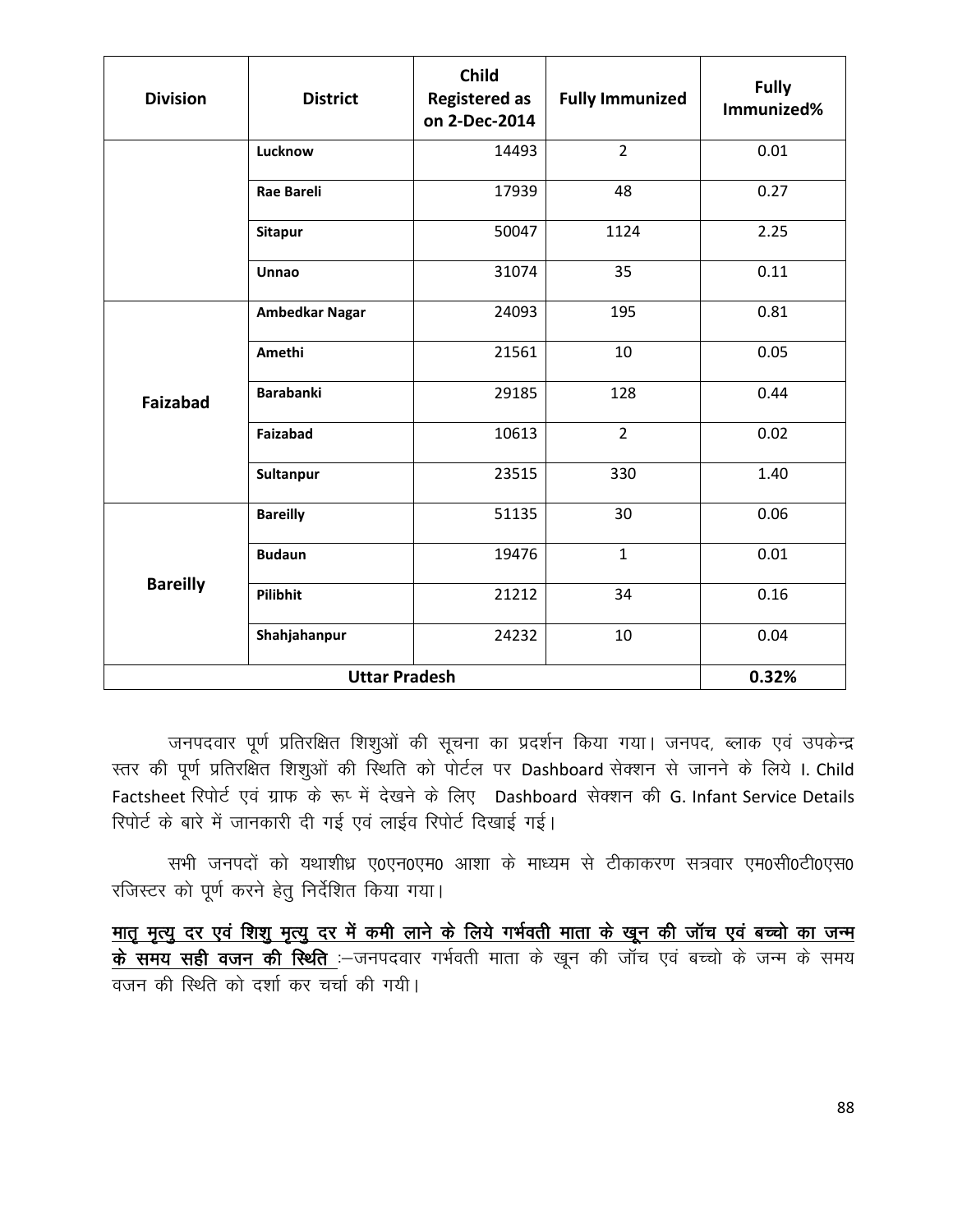| <b>Division</b>      | <b>District</b>        | <b>Mothers</b><br>with<br>Anemia<br>Severe<7 | <b>Mothers</b><br>with<br>Anemia<br>Moderate<11 | <b>Mothers</b><br>With<br><b>Complications</b> | <b>Mothers who</b><br>delivered<br><b>Child</b><br>weighing<2.5<br>kg |
|----------------------|------------------------|----------------------------------------------|-------------------------------------------------|------------------------------------------------|-----------------------------------------------------------------------|
| Lucknow              | Hardoi                 | 50                                           | 26                                              | 102                                            | 118                                                                   |
|                      | <b>Kheri Lakhimpur</b> | 139                                          | 1,491                                           | 30                                             | 56                                                                    |
|                      | Lucknow                | 79                                           | 629                                             | 105                                            | $\mathbf 0$                                                           |
|                      | <b>Rae Bareli</b>      | 23                                           | 129                                             | $\mathbf{1}$                                   | $\mathbf{1}$                                                          |
|                      | <b>Sitapur</b>         | 62                                           | 1,836                                           | 32                                             | 29                                                                    |
|                      | <b>Unnao</b>           | 97                                           | 1,178                                           | 154                                            | 75                                                                    |
| <b>Faizabad</b>      | <b>Ambedkar Nagar</b>  | 118                                          | 559                                             | 174                                            | $\overline{3}$                                                        |
|                      | Amethi                 | 198                                          | 785                                             | 621                                            | 19                                                                    |
|                      | <b>Barabanki</b>       | 840                                          | 7,255                                           | 1,573                                          | $\mathbf 0$                                                           |
|                      | <b>Faizabad</b>        | 95                                           | 1,061                                           | 618                                            | $\mathbf{1}$                                                          |
|                      | Sultanpur              | 113                                          | 5,044                                           | 67                                             | $\mathbf{1}$                                                          |
| <b>Bareilly</b>      | <b>Bareilly</b>        | 11                                           | 895                                             | 1,010                                          | 12                                                                    |
|                      | <b>Budaun</b>          | $\mathbf 0$                                  | 41                                              | 49                                             | 78                                                                    |
|                      | Pilibhit               | 111                                          | 3,226                                           | $\overline{7}$                                 | 8                                                                     |
|                      | Shahjahanpur           | $\overline{7}$                               | 20                                              | 25                                             | 21                                                                    |
| <b>Uttar Pradesh</b> |                        | 0.27%                                        | 5.05%                                           | 0.47%                                          | 0.06%                                                                 |

प्रत्येक जनपद में 7 ग्राम हीमोग्लोबिन से कम एवं 11 ग्राम हीमोग्लोबिन से कम की जॉच की स्थिति, जटिल प्रसव वाली महिलाओं एवं चिकित्सालय में जन्में शिशूओं के वजन ढाई किलो से कम की स्थिति पर चर्चा की गई। सभी जिलों को अधिक से अधिक प्रसवपूर्व जॉंच चिकित्सालयों में कराने एवं हीमोग्लोबिन की जॉच पैथालॉजी में कराने के निर्देश दिये गये। जन्म के बाद नवजात शिशु का वजन करने एवं रिकार्ड एम0सी0टी0एस0 रजिस्टर में दर्ज कराने हेतू कार्यवाही जनपदों से किये जाने की अपेक्षा की गई। 7 ग्राम हीमोग्लोबिन से कम की हाईरिस्क प्रेगनेन्सीज की विशेष ट्रैकिंग किये जाने की अपेक्षा की गई। उपरोक्त बिन्दुओं की रिपोर्ट पोर्टल पर प्राप्त करने की जानकारी दी गई एवं पोर्टल पर Scheduled Reports सेक्शन की S. Facility wise mother and child count रिपोर्ट का लाईव प्रदर्शन किया गया। साथ ही उपरोक्त जनपदो के कठिन प्रसवों की स्थिति एवं ढाई किलो से कम वजन के शिशुओं की जानकारी को पोर्टल के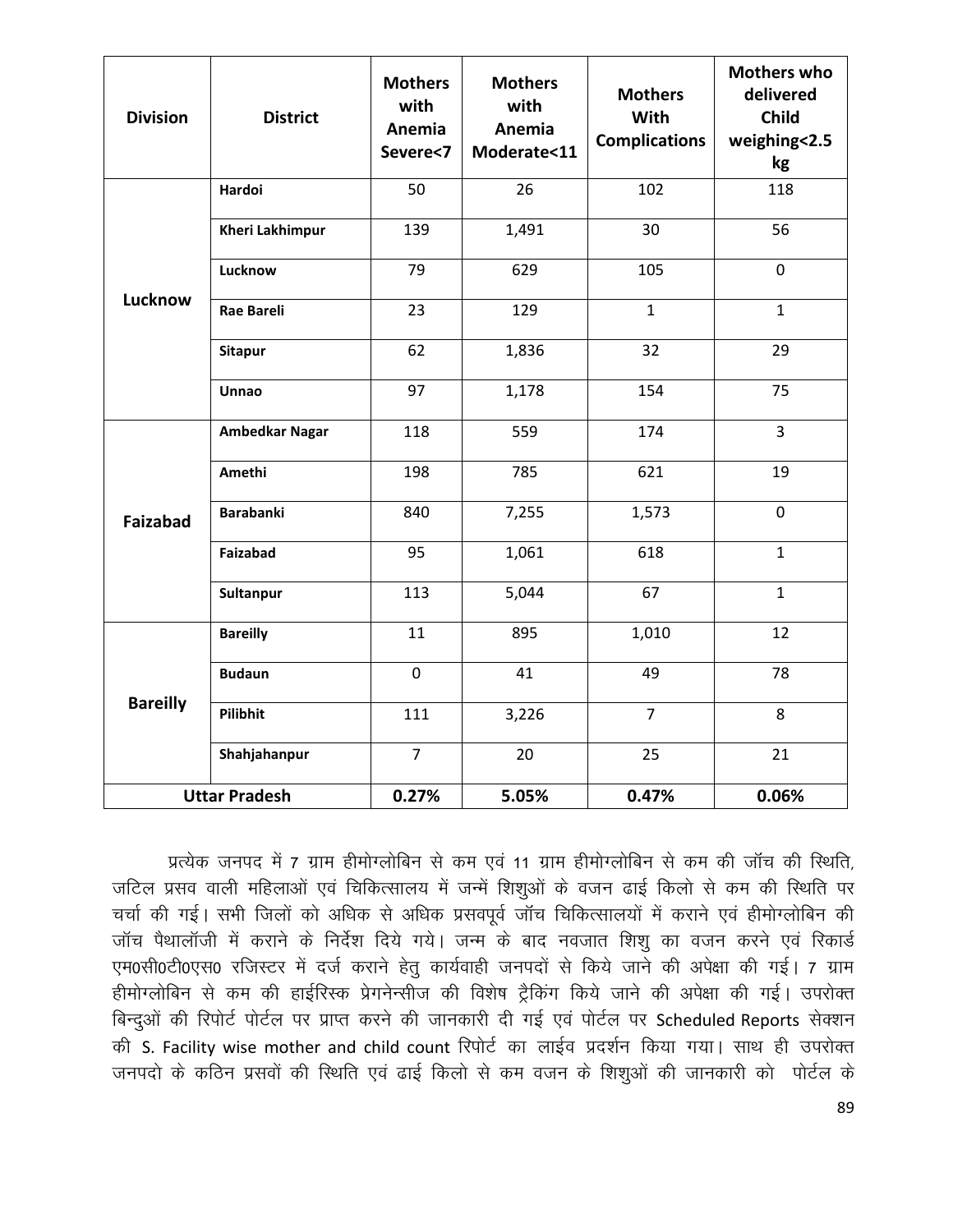Reports सेक्शन की P. Facility wise tracking of High Risk Pregnant Women रिपोर्ट एवं R. Facility wise tracking of Low Weight Children की जानकारी दी गई एवं लाईव डेमो कर दिखाया गया। सभी जनपदों को उक्त बिन्दुओं की रिपोर्ट में आवश्यक सुधार माह फरवरी 2015 तक किये जाने के निर्देश दिये गये।

<u>ब्लाक स्तर पर पंजीकरण, अपडेशन की स्थिति, वर्कप्लान का सृजन, वार्षिक कार्यभार (ELA), USSD सेवा की</u> स्थिति एवं रिपोर्ट न करने वाले उपकेन्द्र तथा जनपदवार मास्टर डाटा की स्थिति :- उक्त समस्त बिन्दुओं पर चर्चा की गई। चर्चा के बिन्दुओं का विवरण निम्न है।

| <b>District</b>        | <b>Total</b><br><b>Subcenter</b><br>(As Per<br><b>MCTS portal)</b> | <b>Sub Center</b><br><b>Not</b><br>reported<br>(in Nov<br>2014) | <b>ANM</b><br><b>Numbers</b><br><b>Register for</b><br><b>USSD</b><br><b>Services</b> | <b>ANM</b><br><b>Numbers</b><br><b>Locked for</b><br><b>USSD</b><br><b>Service</b> | <b>ELA Receiving</b><br><b>Status (Block</b><br>Wise) |
|------------------------|--------------------------------------------------------------------|-----------------------------------------------------------------|---------------------------------------------------------------------------------------|------------------------------------------------------------------------------------|-------------------------------------------------------|
| Hardoi                 | 437                                                                | 101                                                             | 284                                                                                   | 114                                                                                | <b>Received</b>                                       |
| <b>Kheri Lakhimpur</b> | 545                                                                | 253                                                             | 314                                                                                   | 121                                                                                | <b>Received</b>                                       |
| Lucknow                | 345                                                                | 101                                                             | 66                                                                                    | 14                                                                                 | <b>Received</b>                                       |
| <b>Rae Bareli</b>      | 477                                                                | 265                                                             | 252                                                                                   | 36                                                                                 | <b>Received</b>                                       |
| <b>Sitapur</b>         | 488                                                                | 148                                                             | 216                                                                                   | 27                                                                                 | <b>Not Received</b>                                   |
| <b>Unnao</b>           | 416                                                                | 153                                                             | 272                                                                                   | 30                                                                                 | <b>Received</b>                                       |
| <b>Ambedkar Nagar</b>  | 304                                                                | 52                                                              | 228                                                                                   | 19                                                                                 | Received                                              |
| Amethi                 | 346                                                                | 162                                                             | $\mathbf 0$                                                                           | $\mathbf 0$                                                                        | <b>Received</b>                                       |
| <b>Barabanki</b>       | 483                                                                | 207                                                             | 279                                                                                   | 13                                                                                 | <b>Received</b>                                       |
| <b>Faizabad</b>        | 315                                                                | 105                                                             | 185                                                                                   | $\mathbf{1}$                                                                       | <b>Received</b>                                       |
| Sultanpur              | 282                                                                | 88                                                              | 42                                                                                    | $\overline{4}$                                                                     | <b>Not Received</b>                                   |
| <b>Bareilly</b>        | 484                                                                | 172                                                             | 264                                                                                   | $\mathbf{1}$                                                                       | <b>Received</b>                                       |
| <b>Budaun</b>          | 442                                                                | 265                                                             | $\mathbf 0$                                                                           | $\mathbf 0$                                                                        | <b>Received</b>                                       |
| Pilibhit               | 198                                                                | 11                                                              | 154                                                                                   | 46                                                                                 | <b>Received</b>                                       |
| Shahjahanpur           | 606                                                                | 406                                                             | 212                                                                                   | 8                                                                                  | <b>Not Received</b>                                   |
|                        | <b>Uttar Pradesh</b>                                               | 8.00%                                                           |                                                                                       |                                                                                    |                                                       |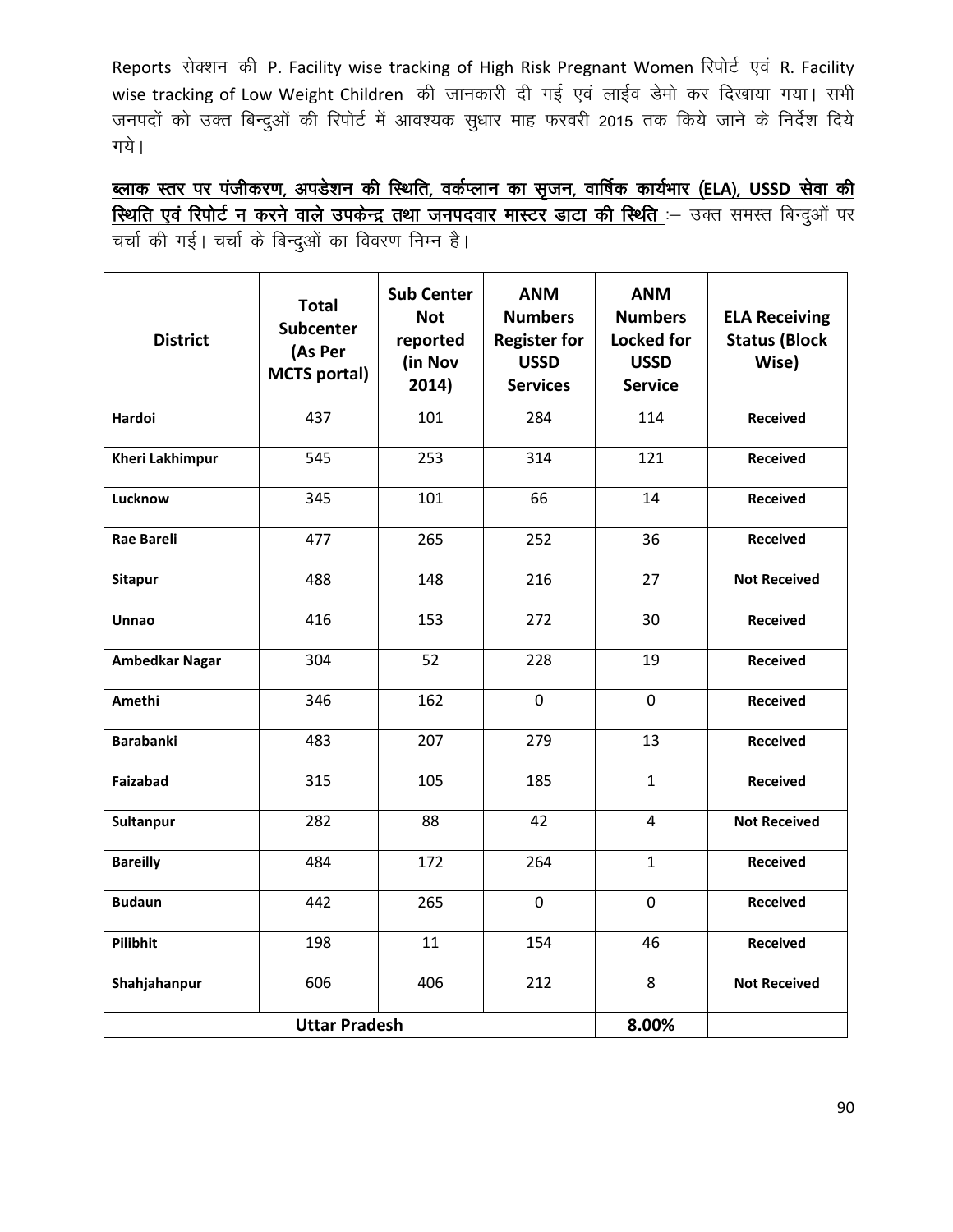जनपद सीतापुर एवं सुल्तानपुर के जिला कार्यक्रम प्रबंधकों को 31 जनवरी 2015 तक उनके ब्लाकवार ELA, एस0पी0एम0यृ0 के एम0सी0टी0एस0 सेल को उपलब्ध कराने के निर्देश दिये गये। जनपदवार ब्लाकवार विगत 30 दिनो के रजिस्ट्रेशन एवं अपडेशन के कार्य की स्थिति पर चर्चा की गई। एम0सी0टी0एस0 ऑपरेटर से उपलब्ध डाटा अपलोड कराने के निर्देश दिये गये। ब्लाकवार स्थिति का नियमित रूप से अवलोकन करने के लिए Scheduled Reports सेक्शन की J. District wise daily data entry/Cast-wise count रिपोर्ट के बारे में जानकारी दी गई एवं सभी प्रतिभागियों को ऑनलाईन डाटा दिखाया गया। ब्लाक लेवल पर अपडेशन की स्थिति में सुधार के लिये सभी ब्लाक पर नियमित रूप से वर्कप्लान निकालकर, कार्य कराकर लाभार्थीवार सेवाओ को अपडेट करने की जानकारी Workplan सेक्शन की H. Facility wise work plan (For Mother and For Child) को दर्शाकर प्रदर्शित किया गया। ए.एन.एम. द्वारा मोबाईल पर USSD सेवा का उपयोग करने संबंधी जानकारी दी गई एवं पोर्टल पर सेवाओ को दर्ज करने के विषय में जानकारी दी गई। सभी प्रतिभागियो को निर्देशित किया गया कि अतिशीध्र अपने जनपद के ब्लाक में USSD सेवा के माध्यम से ए0एन0एम0 द्वारा दी गई सेवाओं को अपडेट कराने की कार्यवाही करने के निर्देश दिये गये। बारी बारी से समस्त प्रतिभागियों से जनपद के मास्टर डेटा पर चर्चा की गई। मास्टर डेटा संबंधी त्रुटियों को भारत सरकार द्वारा निर्धारित प्रपत्रों एवं साफट कॉपी के रूप में एम0सी0टी0एस0 सेल में दिनॉक 31 जनवरी 2015 तक भेजकर भारत सरकार स्तर से ठीक कराने के निर्देश दिये गये। प्रत्येक जनपद में मास्टर डेटा एवं ऐसे उपकेन्द्र जो सेवायें नहीं प्रदान कर रहे है पर चर्चा की गई। पोर्टल से ऐसे उपकेन्द्रों की सूचना को पोर्टल के Scheduled Reports सेक्शन की L. District wise Facilities Not Entering Data रिपोर्ट का लाईव प्रदर्शन कर प्रदर्शित किया गया।

## समीक्षा के दौरान जनपदों द्वारा निम्न दिक्कतों से राज्य स्तरीय टीम को अवगत कराया। ये दिक्कतें निम्न हैं।

- शहरी जनसंख्या अधिक होने के कारण महानगर वाले जनपद प्रसव पूर्व पंजीकरण एवं नवजात शिशु पंजीकरण में हमेशा औसत से पीछे हो जाते है।
- जनपद मुख्यालय से अत्यधिक दूरी पर स्थित रिमोट ब्लाकों में इण्टरनेट क्नेक्टिविटी की दिक्कत का बने रहना।
- एजेन्सी के माध्यम से कम्पयूटर ऑपरेटर की अच्छी गुणवत्ता का न होना एवं एजेन्सी द्वारा अत्यधिक कम मानदेय का दिया जाना।
- एजेंसी के माध्यम से प्रभावशाली लोगों की पहुँच वाले बी0पी0एम0 / ऑपरेटरों के चयन होने के कारण खराब प्रदर्शन करने वालों पर कार्यवाही न हो पाना।
- ब्लाक स्तर पर कार्यरत ब्लाक डेटा असिस्टेण्ट जो पूर्व में डाटा एवं लेखा का कार्य देखते थे को नई व्यवस्था के तहत केवल वित्तीय कार्य देख रहे है जिससे ब्लाक पर डाटा का कार्य प्रभावित हो रहा है ।
- अच्दी कनेक्टिविटी न होने के कारण पोर्टल का बार—बार लॉग—आउट होना।
- अधिकांश ए0एन0एम0 द्वारा एम0सी0टी0एस0 पोर्टल पर चढ़ाने हेतु पूरा डाटा न दिया जाना।
- ब्लाक कार्यक्रम प्रबंधकों को एम0सी0टी0एस0 पोर्टल की स्पष्ट जानकारी का न होना एवं उनके कार्यो का स्पष्ट निर्धारण न होना।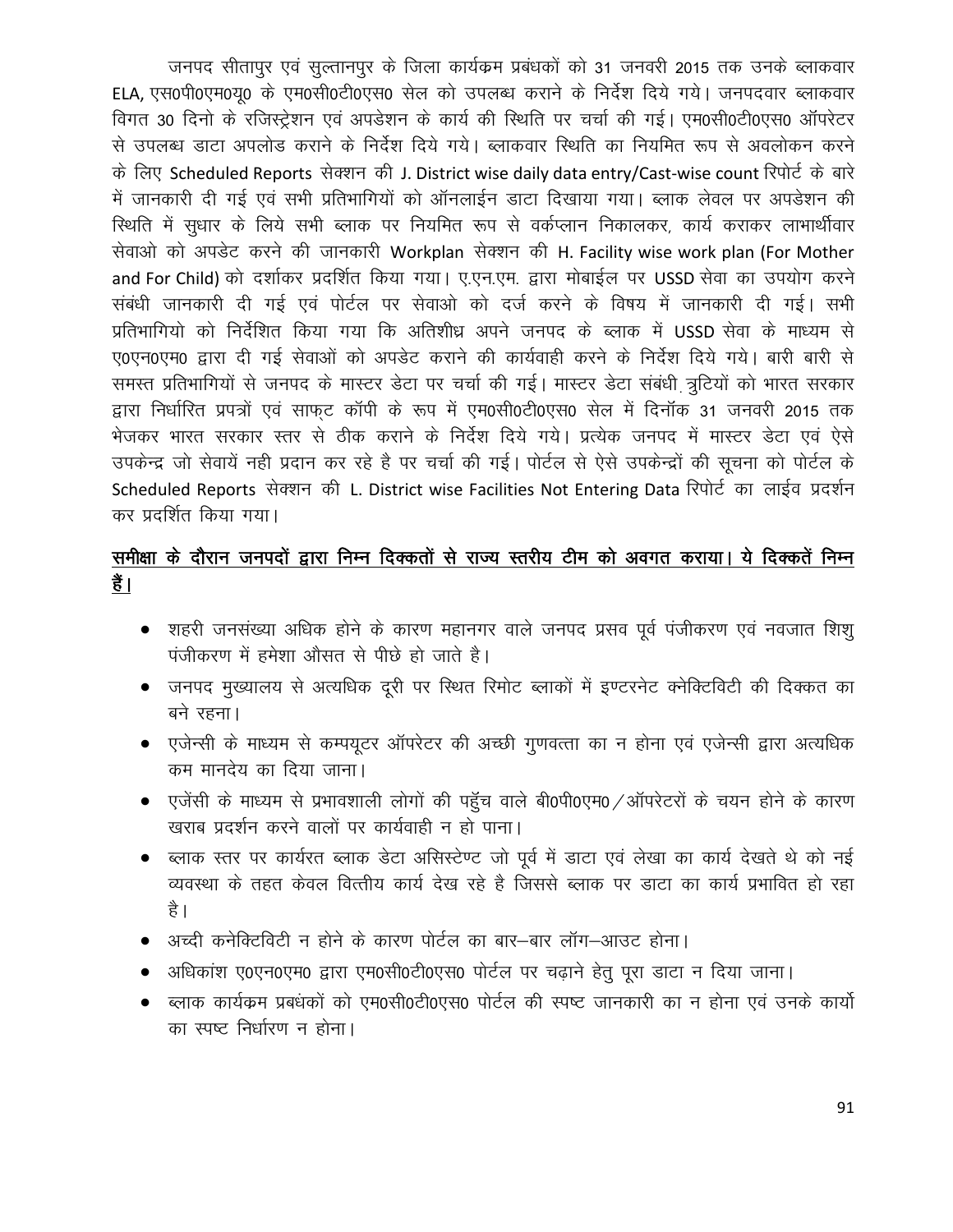एम0सी0टी0एस0 डाटा क्वालिटी ऑडिट : भोजनावकाश के बाद इस सत्र में सिफसा के श्री कौशल सिंह बिष्ट एवं श्री उमेश चन्द्र पन्त द्वारा इस सत्र में एम0सी0टी0एस0 पोर्टल पर उपलब्ध ऑकड़ों पर प्रदेश के पॉच जनपदों यथा बस्ती, वाराणसी, अलीगढ, मुरादाबाद एवं सहारनपुर में 51 इकाईयॉ प्रति जनपद कूल 255 इकाईयों पर किये गये अध्ययन के अनुभवों पर प्रकाश डाला गया। सत्र में निम्न बिन्दुओं पर अनुभवों का आदान प्रदान किया गया।

- 1. ए0एन0एम0 के स्तर से एम0सी0टी0एस0 से संबंधित डाटा, डाटा ऑपरेटर को कई रूपों यथा नया फार्मेट, ए0एन0सी0 लिस्ट, एम0सी0टी0एस0 रजिस्टर, में एक दो सेवाओं को भरकर दिया जा रहा है। लाभार्थियों की सूचना मानक अनुसार पूर्ण नही दी जा रही है।
- 2. ए0एन0एम0 को अभी भी पंजीकृत ए0एन0सी0 एवं नवजात शिशू को दिये गये आई0डी0 (अटठारह अंको) की स्पष्ट जानकारी नही है।
- 3. ए0एन0एम0 को प्रतिमाह कार्ययोजना निकालकर नही दी जा रही है। एम0सी0टी0एस0 ऑपरेटर को कागज, प्रिण्टर हेतु कार्ट्रेज ब्लाक स्तर पर नही मिल रहा है।
- 4. ब्लाक स्तर पर कोई भी अधिकारी यथा प्रभारी चिकित्साधिकारी, स्वास्थ्य शिक्षा अधिकारी, सहायक शोध अधिकारी, ब्लाक कार्यक्रम प्रबंधक, सुपरवाईजरी अधिकारी एल0एच0वी0 द्वारा न तो साप्ताहिक समीक्षा और न ही मासिक समीक्षा की जा रही है।
- 5. पॉच जनपदों में एम0सी0टी0एस0 ऑपरेटर को एम0सी0टी0एस0 के काम के अतिरिक्त अन्य कामों में लगाया गया हैं।
- 6. एम0सी0टी0एस0 ऑपरेटर के स्तर पर "मोडिफिकेशन एवं अपडेशन" के तमाम बिन्दू पाये गये।
- 7. जो सूचनायें ए0एन0एम0 द्वारा दी भी जाती है उसे कई ब्लाक स्तरीय स्वास्थ्य इकाईयों में पोर्टल पर ऑपरेटर द्वारा अपडेट समय पर नही किया गया।
- 8. ए.एन.एम के द्वारा एम.सी.टी.एस. पोर्टल के माघ्यम से जेनेरेटेड मदर एवं चाईल्ड आई0डी0 का उपयोग लाभार्थी के एम.सी.पी. कार्ड पर अंकित नही किया जा रहा है।
- 9. यदयपि अधिकांश इकाइयों में BSNL Broadband एवं Vodafne/Airtel/Idia etc based Internet connection उपलब्ध है, signal एवं bandwidth की समस्या अभी बनी हुई है, साथ ही विघुत की उपलब्धता अत्यंत कम है, इन कारणों से कम्प्यूटर पर कार्य करने का समय प्रभावित होता है!
- 10. साथ ही उपयोगकर्ताओं में Internet security anti-virus एवं कम्प्यूटर हार्डवेयर के सम्बन्ध में और जानकारी की आवश्यकता महसूस की गयी ताकि उपलब्ध संसाधनों का सूचारु एवं सुरक्षित रुप से उपयोग हो सके।
- 11. रिपोट किये गए प्रारुप में कई बार रिक्त स्थान पाए जाते है, यह स्थिति संदेह उत्पन्न करती है क्योकि रिक्तस्थान का अर्थ शून्य, सेवाओं की अनुपलब्धता या लागू नहीं में से कूछ भी लगाया जा सकता है।
- 12. कई बार एक ही रिपोर्ट एक से अधिक रुपों या माध्यमों में प्रदान की जाती है जैसे फोटोकॉपी, पेपर या फिर फोन के द्वारा। इससे डाटा की विश्वसनीयता तो प्रभावित होती है साथ ही भविष्य में मिलान करने हेतू कोई उपयुक्त आधार भी नहीं मिल पाता।
- 13. हालॉकि ए.एन.एम सेवा प्रदाता है, किये गए कार्य को उपयुक्त स्थान पर लिखने / नोट करने में उसको अभी भी कूछ अनिश्चितता बनी रहती है, अतः उनके द्वारा दी गयी सूचना का अवलोकन एवं प्रत्येक पेज पर ए.एन.एम. एवं ए.आर.ओ द्वारा हस्ताक्षर करने की आवश्यकता है।
- 14. ब्लाक इकाई पर एम.सी.टी.एस पर कार्य करने यथा डाटा एंट्री, रिपार्ट, कार्ययोजना इत्यादि की जानकारी एवं जिम्मेदारी BPM एवं BAM को भी साझा करने की आवश्यकता है।

#### प्रशिक्षण में एम0सी0टी0एस0 पोर्टल पर रिपोर्ट निकालने का ऑनलाईन अभ्यास कराया गया।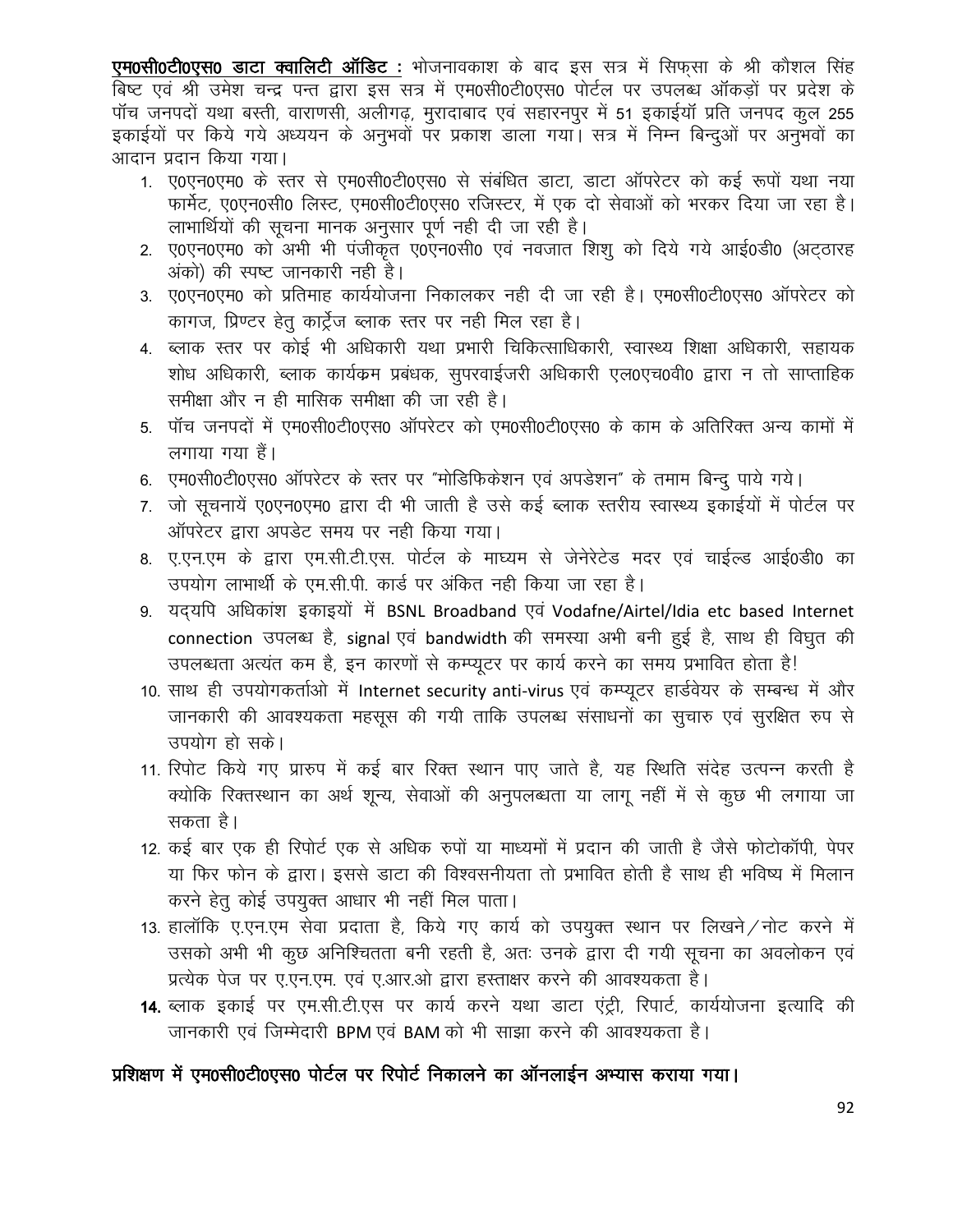समीक्षा के उपरान्त समस्त प्रतिभागियो को सायं 4.15 बजे से ऑनलाइन अभ्यास हेतु कम्प्यूटर-लैब में ले गये जहाँ प्रत्येक प्रतिभागी को एम.सी.टी.एस. पोर्टल की लाईव रिपार्टस को निकालने का अवसर प्रदान किया गया। प्रशिक्षक द्वारा स्टेप बाई स्टेप एल0सी0डी0 प्रोजक्टर द्वारा ऑनलाइन पोर्टल को खोलने के बारे में अभ्यास कराया गया। पोर्टल पर निम्न रिपोर्टस को निकालने का अभ्यास प्रतिभागियों द्वारा किया गया।

| Login to MCTS Portal Reporting section http://nrhm-mcts.nic.in |                          |                                                                            |  |  |  |
|----------------------------------------------------------------|--------------------------|----------------------------------------------------------------------------|--|--|--|
| Report                                                         | <b>Section</b>           | <b>Report Location on MCTS Portal.</b>                                     |  |  |  |
| Month wise registration                                        | <b>Scheduled Reports</b> | R. District-wise Month-wise Data Entry                                     |  |  |  |
| <b>Dashboard</b>                                               | <b>Dashboard</b>         | D. Mother Factsheet, I.Child Factsheet, B. Mother Service<br><b>Detail</b> |  |  |  |
| Of Mother & Child and                                          |                          |                                                                            |  |  |  |
| <b>Service Graph of both</b>                                   | <b>Scheduled Reports</b> | H. State and District Dashboard                                            |  |  |  |
| (It gives complete status)                                     |                          | (D. Mother Factsheet & E. Child Factsheet)                                 |  |  |  |
| <b>Due Services Count</b>                                      | <b>Scheduled Reports</b> | T. Facility Wise Workplan and Service Given                                |  |  |  |
|                                                                |                          | Note: For Mother, & Children < 1 yr & Children > 1 yr                      |  |  |  |
| <b>High Risk, Complication &amp;</b>                           | <b>Scheduled Reports</b> | S. Facility wise Mother & Child Count                                      |  |  |  |
| Low weight count,                                              | <b>Reports</b>           | P. Facility wise Tracking of High Risk Pregnant Women                      |  |  |  |
| High Risk Mother(Detail) and                                   | <b>Reports</b>           | R. Facility wise Tracking of Low Weight Children                           |  |  |  |
| Low Weight Children(Detail)                                    |                          |                                                                            |  |  |  |
|                                                                |                          | L. District wise facilities Not Entering Data                              |  |  |  |
| <b>Not Reporting Facilities</b>                                | <b>Scheduled Reports</b> | Note: This report can also use for master data mapping up<br>to village    |  |  |  |
| <b>Not Reporting</b>                                           | <b>Reports</b>           | U. Facility wise Not Reporting with In-charge Detail                       |  |  |  |
| <b>Blocks performance</b>                                      | <b>Scheduled Reports</b> | J. District wise Daily Data Entry/Cast-wise Count                          |  |  |  |
| In Last 30 days                                                |                          |                                                                            |  |  |  |
| <b>USSD Status</b>                                             | <b>USSD</b>              | G. District Wise USSD Status & D. State wise USSD<br><b>Registered</b>     |  |  |  |
| <b>State Wise Performance</b>                                  | <b>Scheduled Reports</b> | A. State wise Mother & Child Count                                         |  |  |  |
| <b>Workplan (Due List)</b>                                     | Workplan                 | H. Facility wise Work Plan (Note: For Mother and For Child)                |  |  |  |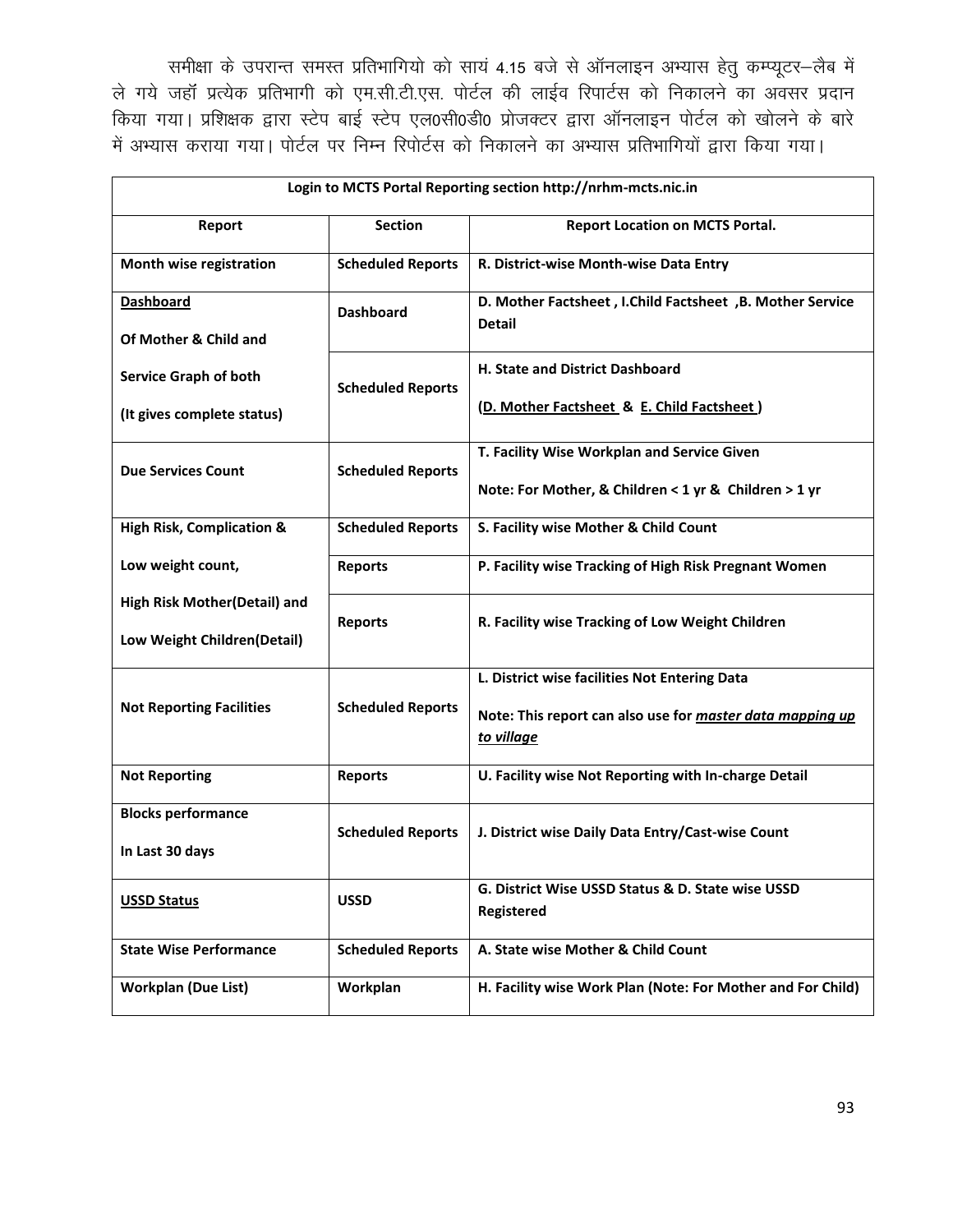प्रत्येक प्रतिभागी को एम0सी0टी0एस0 से संबंधित प्रस्तुतिकरण हार्डकॉपी में डैशबोर्ड एवं साफुट कॉपी में संबंधित प्रतिभागियों के जनपदों के ऑकडे सी0डी0 में दिये गये। मण्डलीय शोध अधिकारी. मण्डलीय परियोजना प्रबंधक एवं मण्डलीय लेखा प्रबंधकों को पूरे मण्डल से संबंधित डैशबोर्ड जनपदवार एवं सी0डी0 प्रदान की गई।

## टेक्निकल सपोर्ट यूनिट उत्तर प्रदेश के द्वारा एच.एम.आई.एस. की गुणवत्ता में सूधारात्मक कार्य के लिए निम्नानुसार विषयों पर सत्र लिया गया।

- 1. सुक्षेमा एच.एम.आई.एस. एनालिसिस सॉफ्टवेयर : टी.एस.यू. टीम द्वारा प्रजेंटेशन के माध्यम से सुक्षेमा सॉफ्टवेयर के प्रयोग के बारे में विस्तार से बताया गया। टी.एस.यू. टीम द्वारा सॉफ्टवेयर एवं उसकी समस्त सहायक फाइल तथा प्रजेंटेशन भी प्रतिभागियों को शेयर किया गया।
- 2. HMIS डाटा वेलिडेशन टूल : एच.एम.आई.एस. डाटा की गुणवत्ता के लिए डाटा को फैसिलिटीवार मासिक आधार पर validate किया जाना आवश्यक है, जिसके लिए भारत सरकार द्वारा निर्धारित वेलिडेशन रूल एवं अन्य रूल जिनको नियमित आधार पर चेक किया जाना आवश्यक है एवं टी.एस. यू. टीम ने इनको केटेगरी वाइज लिस्ट किया है एवं इनके परीक्षण के लिए टूल भी तैयार किया है। उक्त वेलिडेशन रूल एवं टूल पर समस्त प्रतिभागियों को टी.एस.यू. टीम द्वारा प्रजेंटेशन के माध्यम से प्रदर्शित किया गया तथा प्रतिभागियों द्वारा उठाये गये कई प्रश्नों का प्रत्युत्तर दिया गया। टी.एस.यू. टीम द्वारा वेलिडेशन टूल एवं उसकी समस्त सहायक फाइल तथा प्रजेंटेशन भी प्रतिभागियों को शेयर किया गया।
- 3. सत्र के दौरान प्रत्येक प्रतिभागी को प्रतिदिन निम्न बिन्दुओं पर स्वयं समीक्षा करने के लिए प्रेरित किया गया।
	- 1. ब्लाकवार गर्भवती माता एवं बच्चों को पंजीकरण की स्थिति।
	- 2. जनपद की प्रत्येक ब्लाक इकाई पर गर्भवती माताओं एवं बच्चों के पंजीकरण की फीडिंग की रिथति ।
	- 3. एम0सी0टी0एस0 रजिस्टर के प्रत्येक बिन्दु पर डाटा फीडिंग की स्थिति।

प्रत्येक माह इकाईवार वर्कप्लान को निकालने एवं वर्कप्लान अनुसार कार्य की प्रगति की स्थिति पर समीक्षा ।